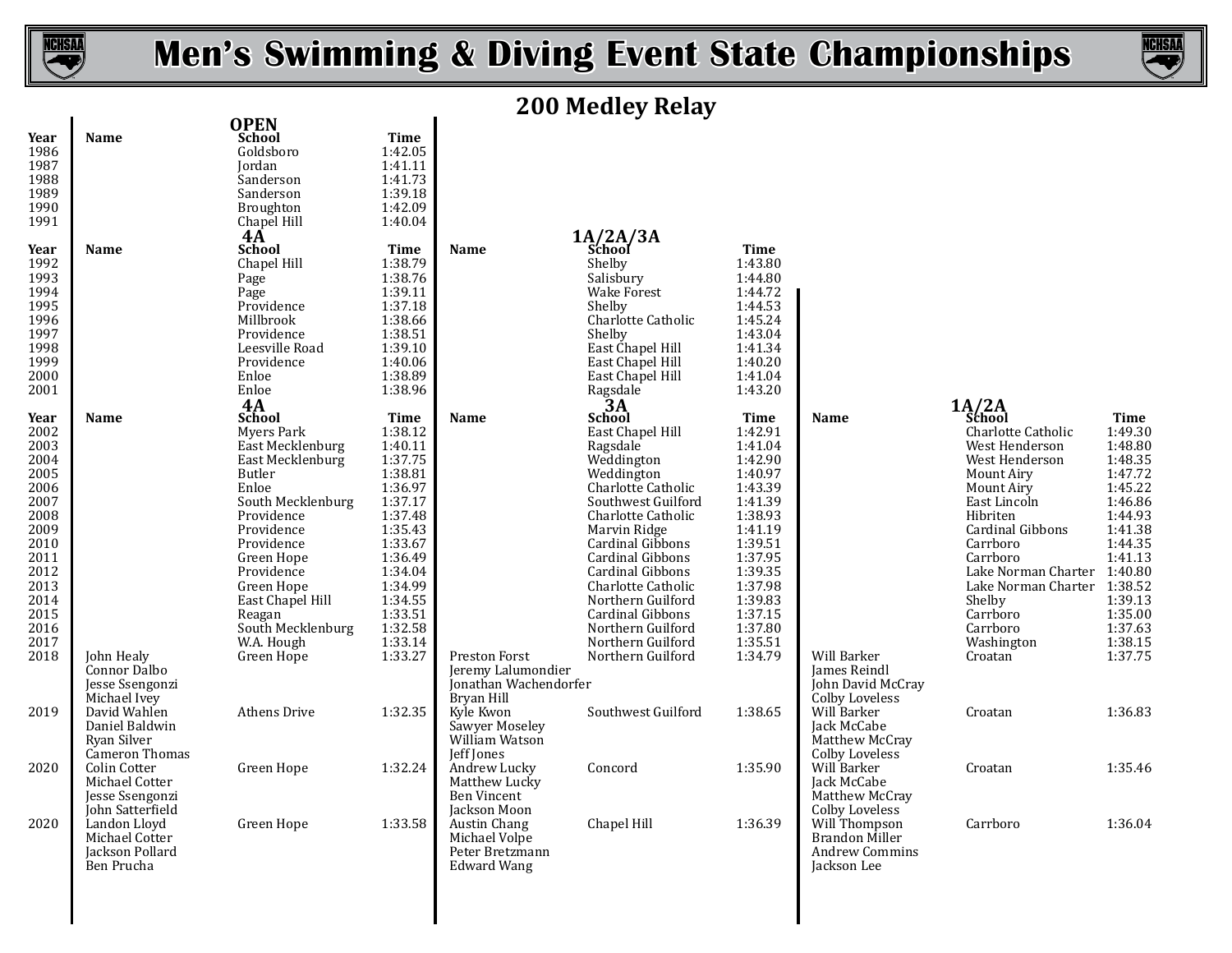

 $\mathbf{I}$ 

# **Men's Swimming & Diving Event State Championships**



# **200 Freestyle**

| Year | Name                 | <b>School</b>     | <b>Time</b> |                      |                         |             |                      |                               |             |
|------|----------------------|-------------------|-------------|----------------------|-------------------------|-------------|----------------------|-------------------------------|-------------|
| 1986 | William Keever       | Sanderson         | 1:47.93     |                      |                         |             |                      |                               |             |
| 1987 | Dennis Meehan        | Millbrook         | 1:45.32     |                      |                         |             |                      |                               |             |
| 1988 | Dennis Meehan        | Millbrook         | 1:41.57     |                      |                         |             |                      |                               |             |
| 1989 |                      |                   |             |                      |                         |             |                      |                               |             |
| 1990 | <b>Hugh Watkins</b>  | Grimsley          | 1:45.35     |                      |                         |             |                      |                               |             |
| 1991 | Peter Cloutier       | Chapel Hill       | 1:44.79     |                      |                         |             |                      |                               |             |
|      |                      | 4A                |             |                      | 1A/2A/3A                |             |                      |                               |             |
| Year | Name                 | <b>School</b>     | Time        | Name                 | <b>School</b>           | <b>Time</b> |                      |                               |             |
| 1992 | Peter Cloutier       | Chapel Hill       | 1:41.31     | Sean Stockton        | R-S Central             | 1:49.07     |                      |                               |             |
| 1993 | Charlie Atwater      | Jordan            | 1:44.80     | Van Fletcher         | High Point Central      | 1:45.46     |                      |                               |             |
| 1994 | <b>Blaine Sefert</b> | East Mecklenburg  | 1:41.79     | Scott Hudson         | WF-Rolesville           | 1:45.51     |                      |                               |             |
| 1995 | Carter Hull          | Providence        | 1:42.91     | Scott Hudson         | WF-Rolesville           | 1:43.82     |                      |                               |             |
| 1996 | M. Snyder            | North Mecklenburg | 1:44.28     | Jarret Martin        | Mount Airy              | 1:44.21     |                      |                               |             |
| 1997 | <b>Brad Cline</b>    | Providence        | 1:42.87     | Randy Tyner          | <b>Union Pines</b>      | 1:44.15     |                      |                               |             |
| 1998 | Dean Bowker          | Leesville Road    | 1:45.55     | Matt Sawatski        | East Chapel Hill        | 1:45.21     |                      |                               |             |
| 1999 | Mark Baxter          | Myers Park        | 1:44.36     | <b>Byron Coyle</b>   | South Iredell           | 1:43.16     |                      |                               |             |
| 2000 | Andrew Ackley        | Enloe             | 1:44.59     | Ryan Erickson        | East Chapel Hill        | 1:45.21     |                      |                               |             |
| 2001 | Doug Van Wie         | Myers Park        | 1:40.73     | <b>Walter Burton</b> | Ragsdale                | 1:46.96     |                      |                               |             |
|      |                      | <b>4A</b>         |             |                      | 3A                      |             |                      | 1A/2A                         |             |
| Year | <b>Name</b>          | <b>School</b>     | Time        | <b>Name</b>          | <b>School</b>           | <b>Time</b> | <b>Name</b>          | School                        | <b>Time</b> |
| 2002 | Doug Van Wie         | Myers Park        | 1:39.74     | Marcel Yang          | East Chapel Hill        | 1:45.33     | Chris Martz          | Durham School of Arts 1:53.05 |             |
| 2003 | <b>Matt Patton</b>   | Butler            | 1:44.41     | Robert Padgett       | Ragsdale                | 1:43.31     | Kevin Straughn       | Northwood                     | 1:49.24     |
| 2004 | Charlie Houchin      | Enloe             | 1:42.31     | Kyle Eaker           | Foard                   | 1:45.40     | Brandon Suddreth     | South Iredell                 | 1:45.86     |
| 2005 | <b>Matt Patton</b>   | Butler            | 1:38.93     | Chip Peterson        | West Carteret           | 1:43.46     | Cole Yarborough      | Central Davidson              | 1:47.58     |
| 2006 | Charlie Houchin      | Enloe             | 1:37.95     | Chip Peterson        | <b>West Carteret</b>    | 1:40.89     | Gavin Spake          | West Davidson                 | 1:48.07     |
| 2007 | Thomas Santoli       | North Mecklenburg | 1:43.47     | Collin Thilo         | Charlotte Cathoic       | 1:47.70     | Gavin Spake          | West Davidson                 | 1:47.61     |
| 2008 | Thomas Santoli       | North Mecklenburg | 1:43.16     | Austin Johnson       | Lake Norman             | 1:43.99     | Gavin Spake          | West Davidson                 | 1:46.08     |
| 2009 | <b>Ben Correll</b>   | Providence        | 1:40.11     | Rick Smith           | Foard                   | 1:42.35     | Ted Esch             | Hibriten                      | 1:44.09     |
| 2010 | Matt Taylor          | Sanderson         | 1:39.81     | Graham Williams      | Hickory                 | 1:44.01     | Peter Brumm          | Lake Norman Charter           | 1:44.09     |
| 2011 | Kip Darmody          | Providence        | 1:38.21     | Graham Williams      | Hickory                 | 1:44.03     | Chris Gondek         | Carrboro                      | 1:46.48     |
| 2012 | Peter Brumm          | Hough             | 1:39.07     | Sava Turcanu         | St. Stephens            | 1:42.57     | Matt Long            | Shelby                        | 1:40.96     |
| 2013 | John Manchester      | Hough             | 1:39.85     | Kai Wombacher        | <b>Cardinal Gibbons</b> | 1:43.17     | Jacob Vosburgh       | <b>NCSSM</b>                  | 1:42.48     |
| 2014 | Eyan Eagle           | J.H. Rose         | 1:39.37     | Noah Cairns          | Cardinal Gibbons        | 1:43.77     | Cole Riggan          | Lexington                     | 1:41.32     |
| 2015 | <b>Trey Poff</b>     | Hough             | 1:39.65     | <b>Lucas Rhodes</b>  | Central Davidson        | 1:42.88     | Will Macmillan       | Carrboro                      | 1:38.85     |
| 2016 | Levente Bathory      | Reagan            | 1:40.49     | Jeffrey Murray       | Marvin Ridge            | 1:42.23     | Will Macmillan       | Carrboro                      | 1:36.99     |
| 2017 | Jack Walker          | Myers Park        | 1:39.61     | Preston Forst        | Northern Guilford       | 1:41.89     | Kevin Andrews        | Washington                    | 1:41.59     |
| 2018 | Jack Walker          | Myers Park        | 1:37.75     | Preston Forst        | Northern Guilford       | 1:38.86     | Thomas Hamlet        | <b>Bishop McGuinness</b>      | 1:42.00     |
| 2019 | Jack Walker          | Myers Park        | 1:35.34     | John Gehrig          | Charlotte Catholic      | 1:42.47     | Lance Norris         | Nash Central                  | 1:41.55     |
| 2020 | Michael Cotter       | Green Hope        | 1:38.58     | Sam Hoover           | Chapel Hill             | 1:35.57     | <b>Harrison Powe</b> | Lake Norman Charter           | 1:40.96     |
| 2021 | Michael Cotter       | Green Hope        | 1:36.49     | Sam Hoover           | Chapel Hill             | 1:37.50     | <b>Harrison Powe</b> | Lake Norman Charter 1:39.14   |             |
|      |                      |                   |             |                      |                         |             |                      |                               |             |

| <b>OPEN</b>       |             |                       |                    |
|-------------------|-------------|-----------------------|--------------------|
| <b>School</b>     | <b>Time</b> |                       |                    |
| Sanderson         | 1:47.93     |                       |                    |
| Millbrook         | 1:45.32     |                       |                    |
| Millbrook         | 1:41.57     |                       |                    |
| Grimsley          | 1:45.35     |                       |                    |
| Chapel Hill       | 1:44.79     |                       |                    |
| 4A                |             |                       | 1A/2A/3A           |
| <b>School</b>     | Time        | Name                  | <b>School</b>      |
| Chapel Hill       | 1:41.31     | Sean Stockton         | R-S Central        |
| Jordan            | 1:44.80     | Van Fletcher          | High Point C       |
| East Mecklenburg  | 1:41.79     | Scott Hudson          | WF-Rolesvil        |
| Providence        | 1:42.91     | Scott Hudson          | WF-Rolesvil        |
| North Mecklenburg | 1:44.28     | Jarret Martin         | Mount Airy         |
| Providence        | 1:42.87     | Randy Tyner           | <b>Union Pines</b> |
| Leesville Road    | 1:45.55     | Matt Sawatski         | East Chapel        |
| Myers Park        | 1:44.36     | <b>Byron Coyle</b>    | South Iredel       |
| Enloe             | 1:44.59     | Ryan Erickson         | East Chapel        |
| <b>Myers Park</b> | 1:40.73     | <b>Walter Burton</b>  | Ragsdale           |
| 4A                |             |                       | 3A                 |
| <b>School</b>     | <b>Time</b> | Name                  | <b>School</b>      |
| Myers Park        | 1:39.74     | Marcel Yang           | East Chapel        |
| Butler            | 1:44.41     | <b>Robert Padgett</b> | Ragsdale           |
| Enloe             | 1:42.31     | Kyle Eaker            | Foard              |
| Butler            | 1:38.93     | Chip Peterson         | West Carter        |
| Enloe             | 1:37.95     | Chip Peterson         | West Carter        |
| North Mecklenburg | 1:43.47     | Collin Thilo          | Charlotte Ca       |
| North Mecklenburg | 1:43.16     | Austin Johnson        | Lake Norma         |
| Providence        | 1:40.11     | <b>Rick Smith</b>     | Foard              |
| Sanderson         | 1:39.81     | Graham Williams       | Hickory            |
| Providence        | 1:38.21     | Graham Williams       | Hickory            |
| Hough             | 1:39.07     | Sava Turcanu          | St. Stephens       |
| Hough             | 1:39.85     | Kai Wombacher         | Cardinal Gib       |
| J.H. Rose         | 1:39.37     | Noah Cairns           | Cardinal Gib       |
| Hough             | 1:39.65     | <b>Lucas Rhodes</b>   | Central Davi       |
| Reagan            | 1:40.49     | Jeffrey Murray        | Marvin Ridg        |
| Myers Park        | 1:39.61     | <b>Preston Forst</b>  | Northern Gı        |
| <b>Myers Park</b> | 1:37.75     | Preston Forst         | Northern Gı        |
| Myers Park        | 1:35.34     | John Gehrig           | Charlotte Ca       |
| Green Hope        | 1:38.58     | Sam Hoover            | Chapel Hill        |
| Green Hope        | 1:36.49     | Sam Hoover            | Chapel Hill        |

| <b>Frimsley</b>          | 1:45.35     |                       |                         |             |                         |              |
|--------------------------|-------------|-----------------------|-------------------------|-------------|-------------------------|--------------|
| hapel Hill               | 1:44.79     |                       |                         |             |                         |              |
| 4А                       |             |                       | 1A/2A/3A                |             |                         |              |
| <b>school</b>            | <b>Time</b> | Name                  | <b>School</b>           | <b>Time</b> |                         |              |
| hapel Hill               | 1:41.31     | Sean Stockton         | R-S Central             | 1:49.07     |                         |              |
| ordan                    | 1:44.80     | Van Fletcher          | High Point Central      | 1:45.46     |                         |              |
| East Mecklenburg         | 1:41.79     | Scott Hudson          | WF-Rolesville           | 1:45.51     |                         |              |
| Providence               | 1:42.91     | Scott Hudson          | WF-Rolesville           | 1:43.82     |                         |              |
| <b>North Mecklenburg</b> | 1:44.28     | Jarret Martin         | Mount Airy              | 1:44.21     |                         |              |
| Providence               | 1:42.87     | Randy Tyner           | <b>Union Pines</b>      | 1:44.15     |                         |              |
| eesville Road            | 1:45.55     | Matt Sawatski         | East Chapel Hill        | 1:45.21     |                         |              |
| Ayers Park               | 1:44.36     | <b>Byron Coyle</b>    | South Iredell           | 1:43.16     |                         |              |
| <b>Enloe</b>             | 1:44.59     | Ryan Erickson         | East Chapel Hill        | 1:45.21     |                         |              |
| Ayers Park               | 1:40.73     | <b>Walter Burton</b>  | Ragsdale                | 1:46.96     |                         |              |
| 4А                       |             |                       | 3A                      |             |                         | 1A/2A        |
| ichool                   | <b>Time</b> | <b>Name</b>           | <b>School</b>           | <b>Time</b> | <b>Name</b>             | <b>Schoo</b> |
| Myers Park               | 1:39.74     | Marcel Yang           | East Chapel Hill        | 1:45.33     | Chris Martz             | Durhai       |
| 3utler                   | 1:44.41     | <b>Robert Padgett</b> | Ragsdale                | 1:43.31     | Kevin Straughn          | Northy       |
| <b>Enloe</b>             | 1:42.31     | Kyle Eaker            | Foard                   | 1:45.40     | <b>Brandon Suddreth</b> | South I      |
| 3utler                   | 1:38.93     | Chip Peterson         | <b>West Carteret</b>    | 1:43.46     | Cole Yarborough         | Centra       |
| ?nloe                    | 1:37.95     | Chip Peterson         | <b>West Carteret</b>    | 1:40.89     | Gavin Spake             | West D       |
| <b>North Mecklenburg</b> | 1:43.47     | Collin Thilo          | Charlotte Cathoic       | 1:47.70     | Gavin Spake             | West D       |
| Vorth Mecklenburg        | 1:43.16     | Austin Johnson        | Lake Norman             | 1:43.99     | Gavin Spake             | West D       |
| Providence               | 1:40.11     | <b>Rick Smith</b>     | Foard                   | 1:42.35     | Ted Esch                | Hibrite      |
| Sanderson                | 1:39.81     | Graham Williams       | Hickory                 | 1:44.01     | Peter Brumm             | Lake N       |
| Providence               | 1:38.21     | Graham Williams       | Hickory                 | 1:44.03     | Chris Gondek            | Carrbo       |
| Iough                    | 1:39.07     | Sava Turcanu          | St. Stephens            | 1:42.57     | Matt Long               | Shelby       |
| Iough                    | 1:39.85     | Kai Wombacher         | <b>Cardinal Gibbons</b> | 1:43.17     | Jacob Vosburgh          | <b>NCSSM</b> |
| .H. Rose                 | 1:39.37     | Noah Cairns           | <b>Cardinal Gibbons</b> | 1:43.77     | Cole Riggan             | Lexing       |
| Iough                    | 1:39.65     | <b>Lucas Rhodes</b>   | Central Davidson        | 1:42.88     | Will Macmillan          | Carrbo       |
| <b>deagan</b>            | 1:40.49     | Jeffrey Murray        | Marvin Ridge            | 1:42.23     | Will Macmillan          | Carrbo       |
| Ayers Park               | 1:39.61     | Preston Forst         | Northern Guilford       | 1:41.89     | Kevin Andrews           | Washii       |
| Ayers Park               | 1:37.75     | Preston Forst         | Northern Guilford       | 1:38.86     | Thomas Hamlet           | Bishop       |
| Ayers Park               | 1:35.34     | John Gehrig           | Charlotte Catholic      | 1:42.47     | Lance Norris            | Nash C       |
| }reen Hope               | 1:38.58     | Sam Hoover            | Chapel Hill             | 1:35.57     | <b>Harrison Powe</b>    | Lake N       |
| Green Hope               | 1:36.49     | Sam Hoover            | Chapel Hill             | 1:37.50     | <b>Harrison Powe</b>    | Lake N       |

| 9.07 |                   |
|------|-------------------|
| 5.46 |                   |
| 5.51 |                   |
| 3.82 |                   |
| 4.21 |                   |
| 4.15 |                   |
| 5.21 |                   |
| 3.16 |                   |
| 5.21 |                   |
| 6.96 |                   |
|      |                   |
| me   | Name              |
| 5.33 | Chris Mart        |
| 3.31 | Kevin Stra        |
| 5.40 | <b>Brandon St</b> |
| 3.46 | Cole Yarbo        |
| 0.89 | Gavin Spak        |
| 7.70 | Gavin Spak        |
| 3.99 | Gavin Spak        |
| 2.35 | Ted Esch          |
| 4.01 | Peter Brun        |
| 4.03 | Chris Gond        |
| 2.57 | Matt Long         |
| 3.17 | Jacob Vosb        |
| 3.77 | Cole Riggar       |
| 2.88 | Will Macm         |
| 2.23 | Will Macm         |
| 1.89 | Kevin Andı        |
| 8.86 | Thomas Ha         |
| 2.47 | Lance Nori        |
| 5.57 | Harrison P        |
|      |                   |

| School                        | Time    |
|-------------------------------|---------|
| Durham School of Arts 1:53.05 |         |
| Northwood                     | 1:49.24 |
| South Iredell                 | 1:45.86 |
| Central Davidson              | 1:47.58 |
| West Davidson                 | 1:48.07 |
| West Davidson                 | 1:47.61 |
| West Davidson                 | 1:46.08 |
| Hibriten                      | 1:44.09 |
| Lake Norman Charter           | 1:44.09 |
| Carrboro                      | 1:46.48 |
| Shelby                        | 1:40.96 |
| <b>NCSSM</b>                  | 1:42.48 |
| Lexington                     | 1:41.32 |
| Carrboro                      | 1:38.85 |
| Carrboro                      | 1:36.99 |
| Washington                    | 1:41.59 |
| <b>Bishop McGuinness</b>      | 1:42.00 |
| Nash Central                  | 1:41.55 |
| Lake Norman Charter 1:40.96   |         |
| Lake Norman Charter           | 1:39.14 |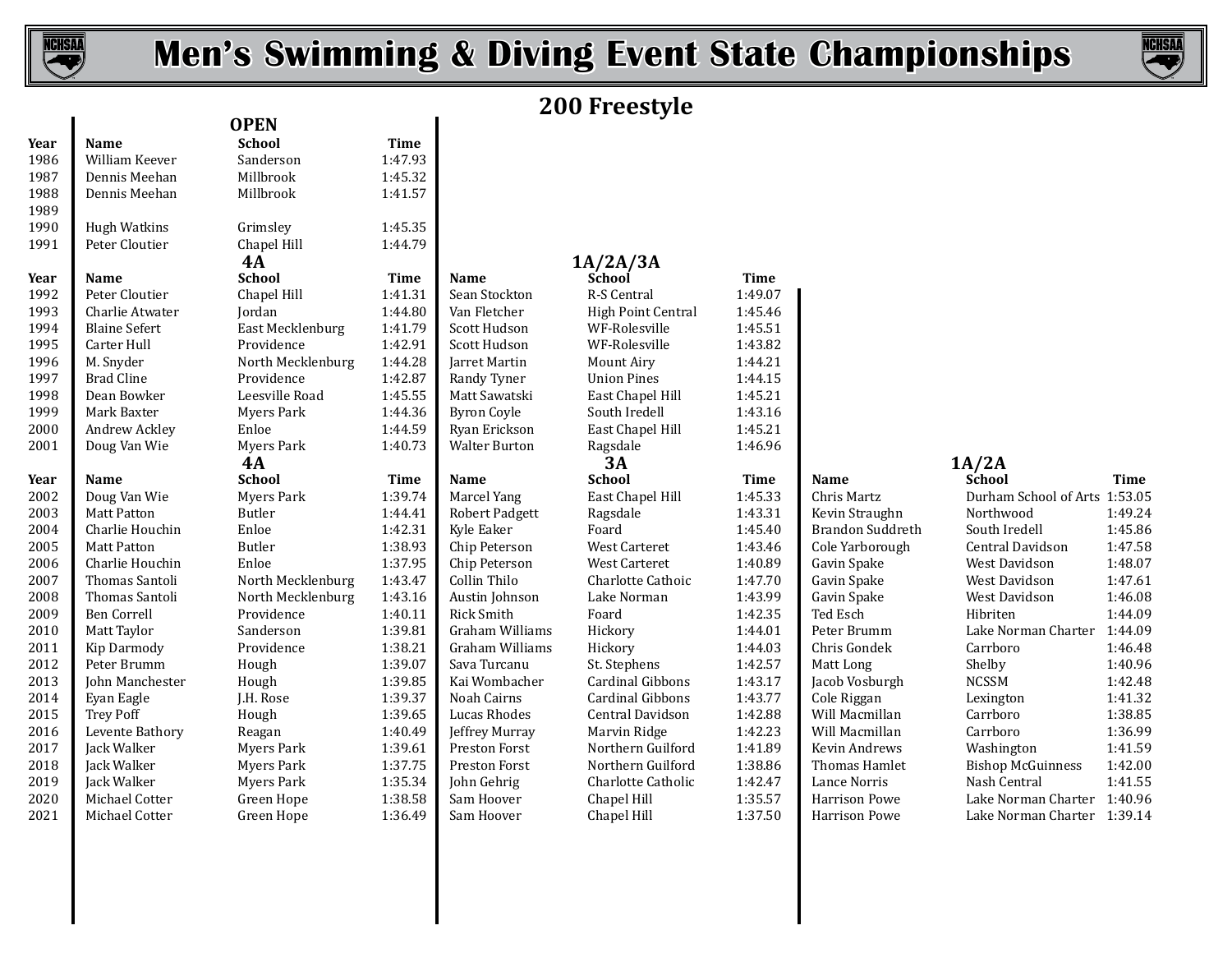

# **Men's Swimming & Diving Event State Championships**



# **200 Individual Medley**

| Year | Name                    |
|------|-------------------------|
| 1986 | Chuck Darden            |
| 1987 | Chip Lavendar           |
| 1988 | Brian Benda             |
| 1989 | Rod Johnson             |
| 1990 | Grant Johnston          |
| 1991 | Danny Ott               |
| Year | Name                    |
| 1992 | Danny Ott               |
| 1993 | Danny Ott               |
| 1994 | <b>Todd Foust</b>       |
| 1995 | Max Richardson          |
| 1996 | <b>Taylor Marks</b>     |
| 1997 | Adam Johnson            |
| 1998 | John Simpson            |
| 1999 | Joe Baicy               |
| 2000 | Chris Biedrzycki        |
| 2001 | Cameron Moccari         |
| Year | Name                    |
| 2002 | <b>Ross Pendley</b>     |
| 2003 | <b>Joe Houldin</b>      |
| 2004 | <b>Geoffrey Sanders</b> |
| 2005 | <b>Ricky Berens</b>     |
| 2006 | <b>Ricky Berens</b>     |
| 2007 | <b>Geoffry Sanders</b>  |
| 2008 | Matt Houser             |
| 2009 | Matt Houser             |
| 2010 | Dominick Glavich        |
| 2011 | Dominick Glavich        |
| 2012 | Travis John             |
| 2013 | Colin Ellington         |
| 2014 | Koya Osada              |
| 2015 | Justin Ress             |
| 2016 | Will Chan               |
| 2017 | Zach Brown              |
| 2018 | Zach Brown              |
| 2019 | Markus Wennbor          |
| 2020 | Michael Moore           |
| 2021 | <b>Ryan Silver</b>      |

|      |                         | <b>OPEN</b>          |             |                         |               |
|------|-------------------------|----------------------|-------------|-------------------------|---------------|
| Year | Name                    | <b>School</b>        | <b>Time</b> |                         |               |
| 1986 | Chuck Darden            | Goldsboro            | 1:57.92     |                         |               |
| 1987 | Chip Lavendar           | Shelby               | 1:56.95     |                         |               |
| 1988 | Brian Benda             | Millbrook            | 1:56.88     |                         |               |
| 1989 | Rod Johnson             | South Mecklenburg    | 1:56.04     |                         |               |
| 1990 | Grant Johnston          | Athens Drive         | 1:56.20     |                         |               |
| 1991 | Danny Ott               | Providence           | 1:53.79     |                         |               |
|      |                         | 4A                   |             |                         | 1A/2A/3A      |
| Year | Name                    | <b>School</b>        | <b>Time</b> | Name                    | School        |
| 1992 | Danny Ott               | Providence           | 1:53.66     | Jay Griffin             | East Ruther!  |
| 1993 | Danny Ott               | Providence           | 1:54.32     | Jay Griffin             | East Ruther!  |
| 1994 | <b>Todd Foust</b>       | Independence         | 1:55.75     | <b>Todd DeSorbo</b>     | Salisbury     |
| 1995 | Max Richardson          | Providence           | 1:56.49     | Todd DeSorbo            | Salisbury     |
| 1996 | <b>Taylor Marks</b>     | Leesville Road       | 1:57.22     | <b>Brian Scannell</b>   | Charlotte Ca  |
| 1997 | Adam Johnson            | North Forsyth        | 1:57.10     | <b>Brian Scannell</b>   | Charlotte Ca  |
| 1998 | John Simpson            | Cary                 | 1:56.50     | Brian Scannell          | Charlotte Ca  |
| 1999 | Joe Baicy               | Apex                 | 1:54.83     | <b>Greg Glass</b>       | Charlotte Ca  |
| 2000 | Chris Biedrzycki        | Myers Park           | 1:54.17     | Tim Liebhold            | East Chapel   |
| 2001 | Cameron Moccari         | Enloe                | 1:55.11     | <b>Greg Glass</b>       | Charlotte Ca  |
|      |                         | 4A                   |             |                         | 3A            |
| Year | Name                    | <b>School</b>        | <b>Time</b> | Name                    | <b>School</b> |
| 2002 | <b>Ross Pendley</b>     | Butler               | 1:56.62     | Robbie Bittner          | West Carter   |
| 2003 | Joe Houldin             | Enloe                | 1:56.54     | Robbie Bitner           | West Carter   |
| 2004 | <b>Geoffrey Sanders</b> | Enloe                | 1:53.68     | <b>Robert Padgett</b>   | Ragsdale      |
| 2005 | <b>Ricky Berens</b>     | South Mecklenburg    | 1:51.75     | Chris Spooner           | Southwest G   |
| 2006 | <b>Ricky Berens</b>     | South Mecklenburg    | 1:49.61     | <b>Robert Padgett</b>   | Ragsdale      |
| 2007 | <b>Geoffry Sanders</b>  | Enloe                | 1:51.82     | Justin Eldridge         | Fike          |
| 2008 | Matt Houser             | J.H. Rose            | 1:51.31     | Charlie Hetzel          | Charlotte Ca  |
| 2009 | Matt Houser             | J.H. Rose            | 1:48.26     | Tanner Lowman           | East Rowan    |
| 2010 | Dominick Glavich        | Green Hope           | 1:48.36     | Michael Banic           | Eastern Alar  |
| 2011 | Dominick Glavich        | Green Hope           | 1:48.93     | Chad Heiser             | J.M. Robinso  |
| 2012 | Travis John             | Laney                | 1:51.84     | Shawn Hunter            | Hunt          |
| 2013 | Colin Ellington         | <b>Holly Springs</b> | 1:49.29     | Dalton Shaw             | D.H. Conley   |
| 2014 | Koya Osada              | East Chapel Hill     | 1:48.52     | Luke Lechner            | Asheville     |
| 2015 | <b>Justin Ress</b>      | Cary                 | 1:40.36     | <b>Connor Blandford</b> | Corinth-Hol   |
| 2016 | Will Chan               | Hough                | 1:49.86     | Connor Blandford        | Corinth-Hol   |
| 2017 | Zach Brown              | <b>Athens Drive</b>  | 1:49.84     | Jordan Ren              | Chapel Hill   |
| 2018 | Zach Brown              | <b>Athens Drive</b>  | 1:48.47     | Colson Zucker           | South Iredel  |
| 2019 | Markus Wennborg         | Hopewell             | 1:49.54     | Jack Meehan             | Charlotte Ca  |
| 2020 | Michael Moore           | Green Hope           | 1:47.83     | Joseph Moore            | South Iredel  |
| 2021 | Ryan Silver             | Athens Drive         | 1:51.29     | Peter Bretzman          | Chapel Hill   |

| 5.95<br>5.88<br>5.04<br>5.20<br>3.79 |                   |
|--------------------------------------|-------------------|
| me                                   | Name              |
| 3.66                                 | Jay Griffin       |
| 4.32                                 | Jay Griffin       |
| 5.75                                 | Todd DeSorbo      |
| 5.49                                 | Todd DeSorb       |
| 7.22                                 | Brian Scanne      |
| 7.10                                 | Brian Scanne      |
| 5.50                                 | Brian Scanne      |
| 4.83                                 | <b>Greg Glass</b> |
| 4.17                                 | Tim Liebhold      |
| 5.11                                 | <b>Greg Glass</b> |
| me                                   | Name              |
| 5.62                                 | Robbie Bittne     |
| 5.54                                 | Robbie Bitnei     |
| 3.68                                 | Robert Padge      |
| 1.75                                 | Chris Spoone      |
| 9.61                                 | Robert Padge      |
| 1.82                                 | Justin Eldridg    |
| 1.31                                 | Charlie Hetze     |
| 3.26                                 | Tanner Lowm       |
| 3.36                                 | Michael Banio     |
| 3.93                                 | Chad Heiser       |
| 1.84                                 | Shawn Hunte       |
| 9.29                                 | Dalton Shaw       |
| 3.52                                 | Luke Lechner      |
| 0.36                                 | Connor Bland      |
| 9.86                                 | Connor Bland      |
| 9.84                                 | Jordan Ren        |
| 3.47                                 | Colson Zucke      |
| 9.54                                 | Jack Meehan       |
| 7.83                                 | Joseph Moore      |
|                                      |                   |

| 1991 | Danny Ott               | Providence           | 1:53.79 |                       |                        |             |                         |                              |               |
|------|-------------------------|----------------------|---------|-----------------------|------------------------|-------------|-------------------------|------------------------------|---------------|
|      |                         | 4A                   |         |                       | 1A/2A/3A               |             |                         |                              |               |
| Year | <b>Name</b>             | <b>School</b>        | Time    | <b>Name</b>           | School                 | <b>Time</b> |                         |                              |               |
| 1992 | Danny Ott               | Providence           | 1:53.66 | Jay Griffin           | <b>East Rutherford</b> | 1:55.88     |                         |                              |               |
| 1993 | Danny Ott               | Providence           | 1:54.32 | Jay Griffin           | <b>East Rutherford</b> | 1:54.87     |                         |                              |               |
| 1994 | <b>Todd Foust</b>       | Independence         | 1:55.75 | Todd DeSorbo          | Salisbury              | 1:57.44     |                         |                              |               |
| 1995 | Max Richardson          | Providence           | 1:56.49 | Todd DeSorbo          | Salisbury              | 2:01.67     |                         |                              |               |
| 1996 | <b>Taylor Marks</b>     | Leesville Road       | 1:57.22 | <b>Brian Scannell</b> | Charlotte Catholic     | 1:56.85     |                         |                              |               |
| 1997 | Adam Johnson            | North Forsyth        | 1:57.10 | <b>Brian Scannell</b> | Charlotte Catholic     | 1:55.54     |                         |                              |               |
| 1998 | John Simpson            | Cary                 | 1:56.50 | <b>Brian Scannell</b> | Charlotte Catholic     | 1:54.67     |                         |                              |               |
| 1999 | <b>Joe Baicy</b>        | Apex                 | 1:54.83 | Greg Glass            | Charlotte Catholic     | 1:57.46     |                         |                              |               |
| 2000 | Chris Biedrzycki        | Myers Park           | 1:54.17 | Tim Liebhold          | East Chapel Hill       | 1:55.95     |                         |                              |               |
| 2001 | Cameron Moccari         | Enloe                | 1:55.11 | Greg Glass            | Charlotte Catholic     | 1:58.27     |                         |                              |               |
|      |                         | 4A                   |         |                       | 3A                     |             |                         | 1A/2A                        |               |
| Year | Name                    | <b>School</b>        | Time    | <b>Name</b>           | <b>School</b>          | <b>Time</b> | Name                    | <b>School</b>                | <b>Time</b>   |
| 2002 | Ross Pendley            | Butler               | 1:56.62 | Robbie Bittner        | <b>West Carteret</b>   | 1:59.12     | <b>Andrew Armstrong</b> | West Henderson               | 2:06.8        |
| 2003 | Joe Houldin             | Enloe                | 1:56.54 | Robbie Bitner         | West Carteret          | 1:55.77     | Andrew Armstrong        | West Henderson               | 2:05.8        |
| 2004 | <b>Geoffrey Sanders</b> | Enloe                | 1:53.68 | Robert Padgett        | Ragsdale               | 1:53.99     | Cole Yarborough         | Central Davidson             | 2:00.8        |
| 2005 | <b>Ricky Berens</b>     | South Mecklenburg    | 1:51.75 | Chris Spooner         | Southwest Guilford     | 1:52.43     | Stephen Caudill         | Elkin                        | 1:58.2        |
| 2006 | <b>Ricky Berens</b>     | South Mecklenburg    | 1:49.61 | <b>Robert Padgett</b> | Ragsdale               | 1:55.55     | Stephen Caudill         | Elkin                        | 2:01.2        |
| 2007 | <b>Geoffry Sanders</b>  | Enloe                | 1:51.82 | Justin Eldridge       | Fike                   | 1:56.88     | Stephen Caudill         | Elkin                        | 2:01.0        |
| 2008 | Matt Houser             | J.H. Rose            | 1:51.31 | Charlie Hetzel        | Charlotte Catholic     | 1:55.34     | Kyle Hites              | Hibriten                     | 2:02.4        |
| 2009 | Matt Houser             | J.H. Rose            | 1:48.26 | Tanner Lowman         | East Rowan             | 1:55.89     | Kyle Hites              | Hibriten                     | 1:59.3        |
| 2010 | Dominick Glavich        | Green Hope           | 1:48.36 | Michael Banic         | Eastern Alamance       | 1:54.28     | Michael Thomson         | Durham School of Arts 1:58.9 |               |
| 2011 | Dominick Glavich        | Green Hope           | 1:48.93 | Chad Heiser           | J.M. Robinson          | 1:55.42     | Chase Frazelle          | West Davidson                | 1:59.1        |
| 2012 | Travis John             | Laney                | 1:51.84 | Shawn Hunter          | Hunt                   | 1:54.94     | Sam Stronsnider         | Carrboro                     | 1:58.4        |
| 2013 | Colin Ellington         | <b>Holly Springs</b> | 1:49.29 | Dalton Shaw           | D.H. Conley            | 1:51.63     | Parker Campbell         | Shelby                       | 1:56.3        |
| 2014 | Koya Osada              | East Chapel Hill     | 1:48.52 | Luke Lechner          | Asheville              | 1:52.51     | Will Macmillan          | Carrboro                     | 1:52.5        |
| 2015 | Justin Ress             | Cary                 | 1:40.36 | Connor Blandford      | Corinth-Holders        | 1:53.95     | <b>Taylor Powell</b>    | Lincoln Charter              | 1:56.2        |
| 2016 | Will Chan               | Hough                | 1:49.86 | Connor Blandford      | Corinth-Holders        | 1:50.72     | Danny Dilks             | Mount Pleasant               | 1:52.2        |
| 2017 | Zach Brown              | <b>Athens Drive</b>  | 1:49.84 | Jordan Ren            | Chapel Hill            | 1:51.90     | Ethan Knorr             | Salisbury                    | 1:53.8        |
| 2018 | Zach Brown              | <b>Athens Drive</b>  | 1:48.47 | Colson Zucker         | South Iredell          | 1:49.20     | Ethan Knorr             | Salisbury                    | 1:52.7        |
| 2019 | Markus Wennborg         | Hopewell             | 1:49.54 | Jack Meehan           | Charlotte Catholic     | 1:50.21     | <b>Baylor Nelson</b>    | C.S. of Davidson             | 1:50.5        |
| 2020 | Michael Moore           | Green Hope           | 1:47.83 | Joseph Moore          | South Iredell          | 1:51.57     | <b>Baylor Nelson</b>    | C.S. of Davidson             | 1:47.1        |
| າດາ1 | Drian Cilvon            | $A + b$ and Drive    | 1.51.20 | Doton Duotamon        | ChandIII               | 1.40.00     | Davlan Malaan           | $C \nC$ of Dovidson          | $1.16 \Omega$ |

| $\ddotsc$ | .                      | vuuvi                | .       | .                | o chovi            | .       | .                | vuuvi                         | .       |
|-----------|------------------------|----------------------|---------|------------------|--------------------|---------|------------------|-------------------------------|---------|
| 2002      | Ross Pendley           | Butler               | 1:56.62 | Robbie Bittner   | West Carteret      | 1:59.12 | Andrew Armstrong | West Henderson                | 2:06.81 |
| 2003      | Joe Houldin            | Enloe                | 1:56.54 | Robbie Bitner    | West Carteret      | 1:55.77 | Andrew Armstrong | West Henderson                | 2:05.82 |
| 2004      | Geoffrey Sanders       | Enloe                | 1:53.68 | Robert Padgett   | Ragsdale           | 1:53.99 | Cole Yarborough  | Central Davidson              | 2:00.83 |
| 2005      | Ricky Berens           | South Mecklenburg    | 1:51.75 | Chris Spooner    | Southwest Guilford | 1:52.43 | Stephen Caudill  | Elkin                         | 1:58.27 |
| 2006      | Ricky Berens           | South Mecklenburg    | 1:49.61 | Robert Padgett   | Ragsdale           | 1:55.55 | Stephen Caudill  | Elkin                         | 2:01.27 |
| 2007      | <b>Geoffry Sanders</b> | Enloe                | 1:51.82 | Justin Eldridge  | Fike               | 1:56.88 | Stephen Caudill  | Elkin                         | 2:01.03 |
| 2008      | Matt Houser            | J.H. Rose            | 1:51.31 | Charlie Hetzel   | Charlotte Catholic | 1:55.34 | Kyle Hites       | Hibriten                      | 2:02.49 |
| 2009      | Matt Houser            | J.H. Rose            | 1:48.26 | Tanner Lowman    | East Rowan         | 1:55.89 | Kyle Hites       | Hibriten                      | 1:59.30 |
| 2010      | Dominick Glavich       | Green Hope           | 1:48.36 | Michael Banic    | Eastern Alamance   | 1:54.28 | Michael Thomson  | Durham School of Arts 1:58.92 |         |
| 2011      | Dominick Glavich       | Green Hope           | 1:48.93 | Chad Heiser      | J.M. Robinson      | 1:55.42 | Chase Frazelle   | West Davidson                 | 1:59.12 |
| 2012      | Travis John            | Laney                | 1:51.84 | Shawn Hunter     | Hunt               | 1:54.94 | Sam Stronsnider  | Carrboro                      | 1:58.43 |
| 2013      | Colin Ellington        | <b>Holly Springs</b> | 1:49.29 | Dalton Shaw      | D.H. Conley        | 1:51.63 | Parker Campbell  | Shelby                        | 1:56.31 |
| 2014      | Koya Osada             | East Chapel Hill     | 1:48.52 | Luke Lechner     | Asheville          | 1:52.51 | Will Macmillan   | Carrboro                      | 1:52.53 |
| 2015      | Justin Ress            | Cary                 | 1:40.36 | Connor Blandford | Corinth-Holders    | 1:53.95 | Taylor Powell    | Lincoln Charter               | 1:56.29 |
| 2016      | Will Chan              | Hough                | 1:49.86 | Connor Blandford | Corinth-Holders    | 1:50.72 | Danny Dilks      | Mount Pleasant                | 1:52.27 |
| 2017      | Zach Brown             | Athens Drive         | 1:49.84 | Jordan Ren       | Chapel Hill        | 1:51.90 | Ethan Knorr      | Salisbury                     | 1:53.83 |
| 2018      | Zach Brown             | Athens Drive         | 1:48.47 | Colson Zucker    | South Iredell      | 1:49.20 | Ethan Knorr      | Salisbury                     | 1:52.74 |
| 2019      | Markus Wennborg        | Hopewell             | 1:49.54 | Jack Meehan      | Charlotte Catholic | 1:50.21 | Baylor Nelson    | C.S. of Davidson              | 1:50.59 |
| 2020      | Michael Moore          | Green Hope           | 1:47.83 | Joseph Moore     | South Iredell      | 1:51.57 | Baylor Nelson    | C.S. of Davidson              | 1:47.17 |
| 2021      | Ryan Silver            | Athens Drive         | 1:51.29 | Peter Bretzman   | Chapel Hill        | 1:48.88 | Baylor Nelson    | C.S. of Davidson              | 1:46.07 |
|           |                        |                      |         |                  |                    |         |                  |                               |         |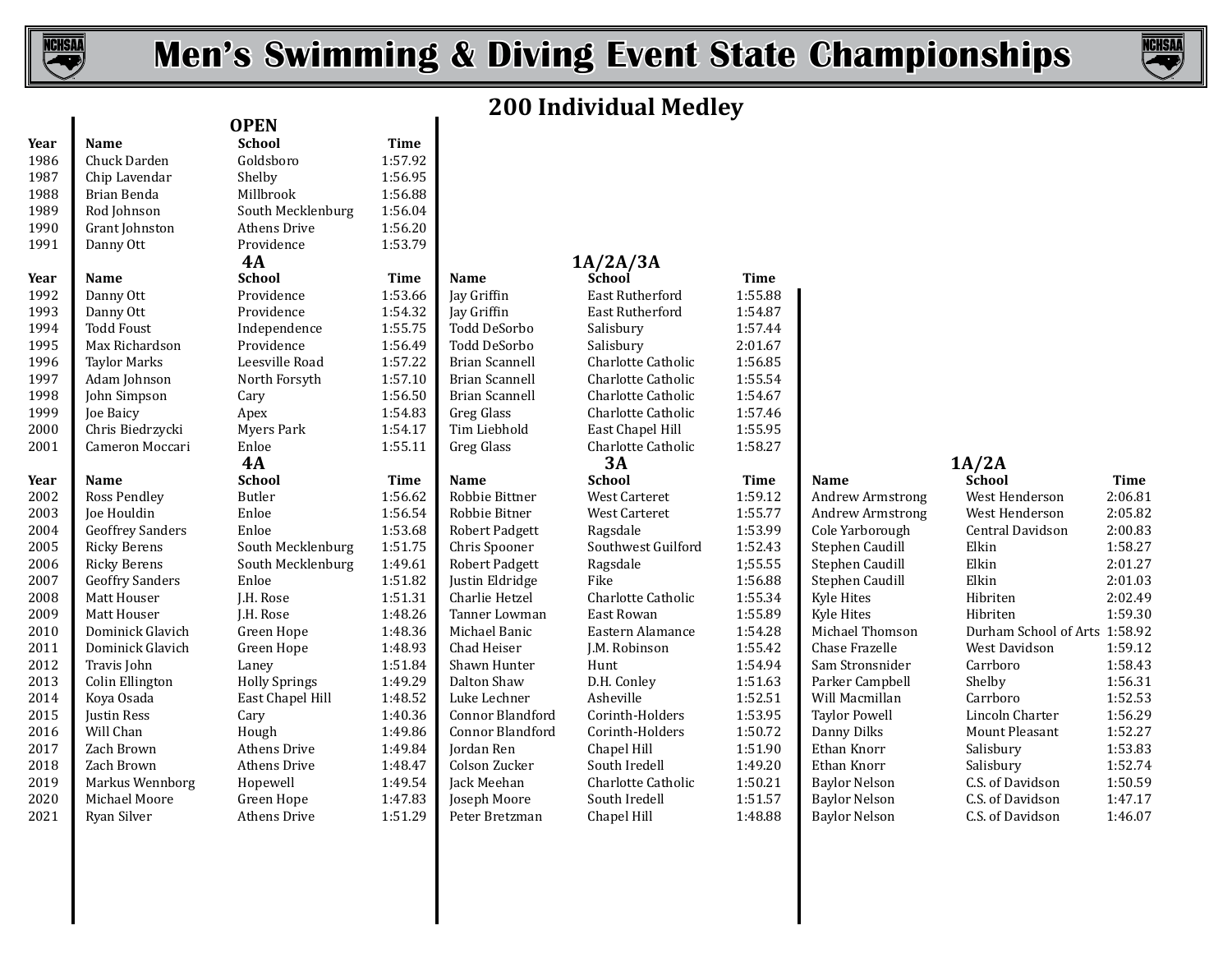

 $\mathbf{I}$ 

# **Men's Swimming & Diving Event State Championships**



# **50 Freestyle**

| Year | <b>Name</b>            | <b>School</b>        | <b>Time</b> |                       |                   |             |                        |                       |             |
|------|------------------------|----------------------|-------------|-----------------------|-------------------|-------------|------------------------|-----------------------|-------------|
| 1986 | Patrick Williams       | Athens Drive         | :22.70      |                       |                   |             |                        |                       |             |
| 1987 | Ken Jarman             | Kinston              | :21.83      |                       |                   |             |                        |                       |             |
| 1988 | David Fox              | Sanderson            | :21.19      |                       |                   |             |                        |                       |             |
| 1989 | Chris Mann             | Jordan               | :20.54      |                       |                   |             |                        |                       |             |
| 1990 | Chris Compton          | T.W. Andrews         | :20.44      |                       |                   |             |                        |                       |             |
| 1991 | Robert Donaldson       | Enloe                | :21.96      |                       |                   |             |                        |                       |             |
|      |                        | 4A                   |             |                       | 1A/2A/3A          |             |                        |                       |             |
| Year | Name                   | <b>School</b>        | <b>Time</b> | Name                  | School            | <b>Time</b> |                        |                       |             |
| 1992 | Jason Wiley            | Grimsley             | :21.60      | <b>Tyrece Ussery</b>  | Shelby            | :21.44      |                        |                       |             |
| 1993 | J.J. Marus             | Page                 | :21.47      | Dave Messenger        | Kings Mountain    | :21.95      |                        |                       |             |
| 1994 | J.J. Marus             | Page                 | :20.84      | Sean Stockton         | R-S Central       | :21.65      |                        |                       |             |
| 1995 | Aaron Ciarla           | Providence           | :20.90      | Ronnie Thomas         | T.C. Roberson     | :22.03      |                        |                       |             |
| 1996 | Andy Byrnes            | Page                 | :21.75      | Jason Moretz          | South Caldwell    | :21.61      |                        |                       |             |
| 1997 | John Spaziano          | Millbrook            | :21.58      | Jason Moretz          | South Caldwell    | :21.98      |                        |                       |             |
| 1998 | John Spaziano          | Millbrook            | :21.49      | Daniel Floyd          | Western Guilford  | :21.84      |                        |                       |             |
| 1999 | Michael Chenier        | Eastern Wayne        | :21.37      | Casey Johnson         | Surry Central     | :21.67      |                        |                       |             |
| 2000 | John Dean              | WF-Rolesville        | :21.93      | Kelly Hendrick        | Shelby            | :21.71      |                        |                       |             |
| 2001 | <b>Scott Dettloff</b>  | Enloe                | :21.61      | Kelly Hendrick        | Shelby            | :21.79      |                        |                       |             |
|      |                        | 4A                   |             |                       | 3A                |             |                        | 1A/2A                 |             |
| Year | Name                   | <b>School</b>        | <b>Time</b> | Name                  | <b>School</b>     | Time        | <b>Name</b>            | School                | <b>Time</b> |
| 2002 | Poston Pritchett       | Riverside-Durham     | :20.97      | Steven Dagenhart      | Ragsdale          | :22.13      | Brian Oleniacz         | Durham School of Arts | :22.33      |
| 2003 | Poston Pritchett       | Riverside-Durham     | :21.26      | Mike Burton           | Ragsdale          | :21.84      | Brian Oleniacz         | Durham School of Arts | :22.89      |
| 2004 | Mark Nowell            | Athens Drive         | :21.21      | <b>Greg Dockins</b>   | Rowan             | :22.24      | Danny Williams         | North Stanly          | :23.09      |
| 2005 | <b>Jimmy Dabney</b>    | Providence           | :21.69      | <b>Greg Dockins</b>   | Rowan             | :21.87      | Johnny Hagaman         | C.D. Owen             | :22.51      |
| 2006 | Matt Donch             | Knightdale           | :20.62      | Chris Bryan           | Harnett Central   | :22.36      | Kevin Straugn          | Northwood             | :22.43      |
| 2007 | Matt Donch             | Knightdale           | :21.01      | Mason Chenier         | Eastern Wayne     | :21.72      | Gray Tedder            | Shelby                | :22.50      |
| 2008 | Myles Oliver           | Grimsley             | :20.89      | Mason Chenier         | Eastern Wayne     | :21.50      | Kenneth Ryan           | Carrboro              | :22.04      |
| 2009 | Adam Flur              | Northern Durham      | :21.34      | Mason Chenier         | Eastern Wayne     | :21.16      | Kenneth Ryan           | Carrboro              | :22.12      |
| 2010 | Kyle Darmody           | Providence           | :21.42      | Jacob White           | Marvin Ridge      | :22.02      | Joe Bonk               | Raleigh Charter       | :20.85      |
| 2011 | Ollie Clayton-Luce     | Sanderson            | :20.53      | Alex Biehl            | Weddington        | :21.80      | <b>Joe Bonk</b>        | Raleigh Charter       | :20.90      |
| 2012 | Logan Heck             | Lake Norman          | :21.01      | Randy Chen            | Northern Guilford | :21.46      | Joe Bonk               | Raleigh Charter       | :20.46      |
| 2013 | Kyle Darmody           | Providence           | :20.54      | <b>Bailey Maloney</b> | Cardinal Gibbons  | :21.46      | Cameron Anderson (tie) | Tarboro               | :21.76      |
|      |                        |                      |             |                       |                   |             | Justin Morrell (tie)   | Carrboro              | :21.76      |
| 2014 | Colin Ellington        | <b>Holly Springs</b> | :20.76      | <b>Tucker Wall</b>    | Concord           | :21.05      | Cameron Anderson       | Tarboro               | :21.66      |
| 2015 | Henry McGugan          | Ragsdale             | :21.00      | <b>Tucker Wall</b>    | Concord           | :21.64      | Zach Lewis             | Raleigh Charter       | :21.92      |
| 2016 | Graham Weaver          | South Mecklenburg    | :20.76      | Robbie Epler          | Concord           | :21.48      | Alex Van Der Linden    | West Davidson         | :21.17      |
| 2017 | Jack Messenger         | Broughton            | :20.53      | Noah Henderson        | Western Alamance  | :20.76      | <b>Cameron Harding</b> | <b>East Carteret</b>  | :21.89      |
| 2018 | <b>Graham Hertweck</b> | Grimsley             | :20.84      | <b>Boyd Poelke</b>    | Marvin Ridge      | :21.11      | John Day               | North Davidson        | :21.71      |
| 2019 | Max Edwards            | Reagan               | :20.33      | Noah Henderson        | Western Alamance  | :19.92      | Tim Connery            | Christ the King       | :20.49      |
| 2020 | Ryan Weaver            | Riverside-Durham     | :20.67      | <b>Boyd Poelke</b>    | Marvin Ridge      | :20.80      | Reid Miller            | <b>Bradford Prep</b>  | :20.98      |
| 2021 | Garrett Boone          | South Mecklenburg    | :20.32      | Kenan Dean            | Sun Valley        | :21.35      | Reid Miller            | <b>Bradford Prep</b>  | :20.42      |
|      |                        |                      |             |                       |                   |             |                        |                       |             |

| <b>OPEN</b>          |             |                       | $0 + 1000$        |
|----------------------|-------------|-----------------------|-------------------|
| <b>School</b>        | Time        |                       |                   |
| <b>Athens Drive</b>  | :22.70      |                       |                   |
| Kinston              | :21.83      |                       |                   |
| Sanderson            | :21.19      |                       |                   |
| Jordan               | :20.54      |                       |                   |
| T.W. Andrews         | :20.44      |                       |                   |
| Enloe                | :21.96      |                       |                   |
| 4A                   |             |                       | 1A/2A/3A          |
| <b>School</b>        | Time        | <b>Name</b>           | School            |
| Grimslev             | :21.60      | <b>Tyrece Ussery</b>  | Shelby            |
| Page                 | :21.47      | Dave Messenger        | <b>Kings Moun</b> |
| Page                 | :20.84      | Sean Stockton         | R-S Central       |
| Providence           | :20.90      | Ronnie Thomas         | T.C. Roberso      |
| Page                 | :21.75      | Jason Moretz          | South Caldw       |
| Millbrook            | :21.58      | Jason Moretz          | South Caldw       |
| Millbrook            | :21.49      | Daniel Floyd          | Western Gui       |
| Eastern Wayne        | :21.37      | Casey Johnson         | Surry Centra      |
| WF-Rolesville        | :21.93      | Kelly Hendrick        | Shelby            |
| Enloe                | :21.61      | Kelly Hendrick        | Shelby            |
| 4A                   |             |                       | 3A                |
| School               | <b>Time</b> | Name                  | School            |
| Riverside-Durham     | :20.97      | Steven Dagenhart      | Ragsdale          |
| Riverside-Durham     | :21.26      | Mike Burton           | Ragsdale          |
| <b>Athens Drive</b>  | :21.21      | <b>Greg Dockins</b>   | Rowan             |
| Providence           | :21.69      | <b>Greg Dockins</b>   | Rowan             |
| Knightdale           | :20.62      | Chris Bryan           | Harnett Cen       |
| Knightdale           | :21.01      | Mason Chenier         | Eastern Way       |
| Grimsley             | :20.89      | Mason Chenier         | Eastern Way       |
| Northern Durham      | :21.34      | Mason Chenier         | Eastern Way       |
| Providence           | :21.42      | Jacob White           | Marvin Ridg       |
| Sanderson            | :20.53      | Alex Biehl            | Weddington        |
| Lake Norman          | :21.01      | Randy Chen            | Northern Gu       |
| Providence           | :20.54      | <b>Bailey Maloney</b> | Cardinal Gib      |
| <b>Holly Springs</b> | :20.76      | <b>Tucker Wall</b>    | Concord           |
| Ragsdale             | :21.00      | <b>Tucker Wall</b>    | Concord           |
| South Mecklenburg    | :20.76      | Robbie Epler          | Concord           |
| Broughton            | :20.53      | Noah Henderson        | Western Ala       |
| Grimsley             | :20.84      | <b>Boyd Poelke</b>    | Marvin Ridg       |
| Reagan               | :20.33      | Noah Henderson        | Western Ala       |
| Riverside-Durham     | :20.67      | <b>Boyd Poelke</b>    | Marvin Ridg       |
| South Mecklenburg    | .20.32      | Kenan Dean            | Sun Valley        |

| <b>*</b> , , , |                       |                      |        |                       |                   |             |                        |                       |             |
|----------------|-----------------------|----------------------|--------|-----------------------|-------------------|-------------|------------------------|-----------------------|-------------|
| 1990           | Chris Compton         | T.W. Andrews         | :20.44 |                       |                   |             |                        |                       |             |
| 1991           | Robert Donaldson      | Enloe                | :21.96 |                       |                   |             |                        |                       |             |
|                |                       | 4A                   |        |                       | 1A/2A/3A          |             |                        |                       |             |
| Year           | <b>Name</b>           | <b>School</b>        | Time   | <b>Name</b>           | School            | <b>Time</b> |                        |                       |             |
| 1992           | Jason Wiley           | Grimsley             | :21.60 | <b>Tyrece Ussery</b>  | Shelby            | : 21.44     |                        |                       |             |
| 1993           | I.I. Marus            | Page                 | :21.47 | Dave Messenger        | Kings Mountain    | :21.95      |                        |                       |             |
| 1994           | J.J. Marus            | Page                 | :20.84 | Sean Stockton         | R-S Central       | :21.65      |                        |                       |             |
| 1995           | Aaron Ciarla          | Providence           | :20.90 | Ronnie Thomas         | T.C. Roberson     | :22.03      |                        |                       |             |
| 1996           | Andy Byrnes           | Page                 | :21.75 | Jason Moretz          | South Caldwell    | :21.61      |                        |                       |             |
| 1997           | John Spaziano         | Millbrook            | :21.58 | Jason Moretz          | South Caldwell    | :21.98      |                        |                       |             |
| 1998           | John Spaziano         | Millbrook            | :21.49 | Daniel Floyd          | Western Guilford  | :21.84      |                        |                       |             |
| 1999           | Michael Chenier       | Eastern Wayne        | :21.37 | Casey Johnson         | Surry Central     | :21.67      |                        |                       |             |
| 2000           | John Dean             | WF-Rolesville        | :21.93 | Kelly Hendrick        | Shelby            | :21.71      |                        |                       |             |
| 2001           | <b>Scott Dettloff</b> | Enloe                | :21.61 | Kelly Hendrick        | Shelby            | :21.79      |                        |                       |             |
|                |                       | 4A                   |        |                       | 3A                |             |                        | 1A/2A                 |             |
| Year           | <b>Name</b>           | <b>School</b>        | Time   | Name                  | <b>School</b>     | Time        | <b>Name</b>            | School                | <b>Time</b> |
| 2002           | Poston Pritchett      | Riverside-Durham     | :20.97 | Steven Dagenhart      | Ragsdale          | :22.13      | Brian Oleniacz         | Durham School of Arts | :22.33      |
| 2003           | Poston Pritchett      | Riverside-Durham     | :21.26 | Mike Burton           | Ragsdale          | :21.84      | Brian Oleniacz         | Durham School of Arts | :22.89      |
| 2004           | Mark Nowell           | <b>Athens Drive</b>  | :21.21 | Greg Dockins          | Rowan             | :22.24      | Danny Williams         | North Stanly          | :23.09      |
| 2005           | Jimmy Dabney          | Providence           | :21.69 | Greg Dockins          | Rowan             | :21.87      | Johnny Hagaman         | C.D. Owen             | :22.51      |
| 2006           | Matt Donch            | Knightdale           | :20.62 | Chris Bryan           | Harnett Central   | :22.36      | Kevin Straugn          | Northwood             | :22.43      |
| 2007           | Matt Donch            | Knightdale           | :21.01 | Mason Chenier         | Eastern Wayne     | :21.72      | Gray Tedder            | Shelby                | :22.50      |
| 2008           | Myles Oliver          | Grimsley             | :20.89 | Mason Chenier         | Eastern Wayne     | :21.50      | Kenneth Ryan           | Carrboro              | :22.04      |
| 2009           | Adam Flur             | Northern Durham      | :21.34 | Mason Chenier         | Eastern Wayne     | :21.16      | Kenneth Ryan           | Carrboro              | :22.12      |
| 2010           | Kyle Darmody          | Providence           | :21.42 | Jacob White           | Marvin Ridge      | :22.02      | Joe Bonk               | Raleigh Charter       | :20.85      |
| 2011           | Ollie Clayton-Luce    | Sanderson            | :20.53 | Alex Biehl            | Weddington        | :21.80      | Joe Bonk               | Raleigh Charter       | :20.90      |
| 2012           | Logan Heck            | Lake Norman          | :21.01 | Randy Chen            | Northern Guilford | :21.46      | Joe Bonk               | Raleigh Charter       | :20.46      |
| 2013           | Kyle Darmody          | Providence           | :20.54 | <b>Bailey Maloney</b> | Cardinal Gibbons  | :21.46      | Cameron Anderson (tie) | Tarboro               | :21.76      |
|                |                       |                      |        |                       |                   |             | Justin Morrell (tie)   | Carrboro              | :21.76      |
| 2014           | Colin Ellington       | <b>Holly Springs</b> | :20.76 | <b>Tucker Wall</b>    | Concord           | :21.05      | Cameron Anderson       | Tarboro               | :21.66      |
| 2015           | Henry McGugan         | Ragsdale             | :21.00 | Tucker Wall           | Concord           | :21.64      | Zach Lewis             | Raleigh Charter       | :21.92      |
| 2016           | Graham Weaver         | South Mecklenburg    | :20.76 | Robbie Epler          | Concord           | :21.48      | Alex Van Der Linden    | West Davidson         | :21.17      |
| 2017           | Jack Messenger        | Broughton            | :20.53 | Noah Henderson        | Western Alamance  | :20.76      | Cameron Harding        | <b>East Carteret</b>  | :21.89      |
| 2018           | Graham Hertweck       | Grimsley             | :20.84 | <b>Boyd Poelke</b>    | Marvin Ridge      | :21.11      | John Day               | North Davidson        | :21.71      |
| 2019           | Max Edwards           | Reagan               | :20.33 | Noah Henderson        | Western Alamance  | :19.92      | Tim Connery            | Christ the King       | :20.49      |
| 2020           | Ryan Weaver           | Riverside-Durham     | :20.67 | Boyd Poelke           | Marvin Ridge      | :20.80      | Reid Miller            | <b>Bradford Prep</b>  | :20.98      |
| 2021           | Garrett Boone         | South Mecklenburg    | :20.32 | Kenan Dean            | Sun Valley        | :21.35      | Reid Miller            | <b>Bradford Prep</b>  | :20.42      |

|       | School                       | Time    |
|-------|------------------------------|---------|
|       | 22.33: Durham School of Arts |         |
|       | 22.89: Durham School of Arts |         |
|       | North Stanly                 | :23.09  |
|       | C.D. Owen                    | :22.51  |
|       | Northwood                    | :22.43  |
|       | Shelby                       | :22.50  |
|       | Carrboro                     | :22.04  |
|       | Carrboro                     | :22.12  |
|       | Raleigh Charter              | :20.85  |
|       | Raleigh Charter              | :20.90  |
|       | Raleigh Charter              | : 20.46 |
| (tie) | Tarboro                      | :21.76  |
|       | Carrboro                     | :21.76  |
|       | Tarboro                      | :21.66  |
|       | Raleigh Charter              | :21.92  |
|       | West Davidson                | :21.17  |
|       | East Carteret                | :21.89  |
|       | North Davidson               | :21.71  |
|       | Christ the King              | :20.49  |
|       | <b>Bradford Prep</b>         | :20.98  |
|       | Bradford Prep                | :20.42  |
|       |                              |         |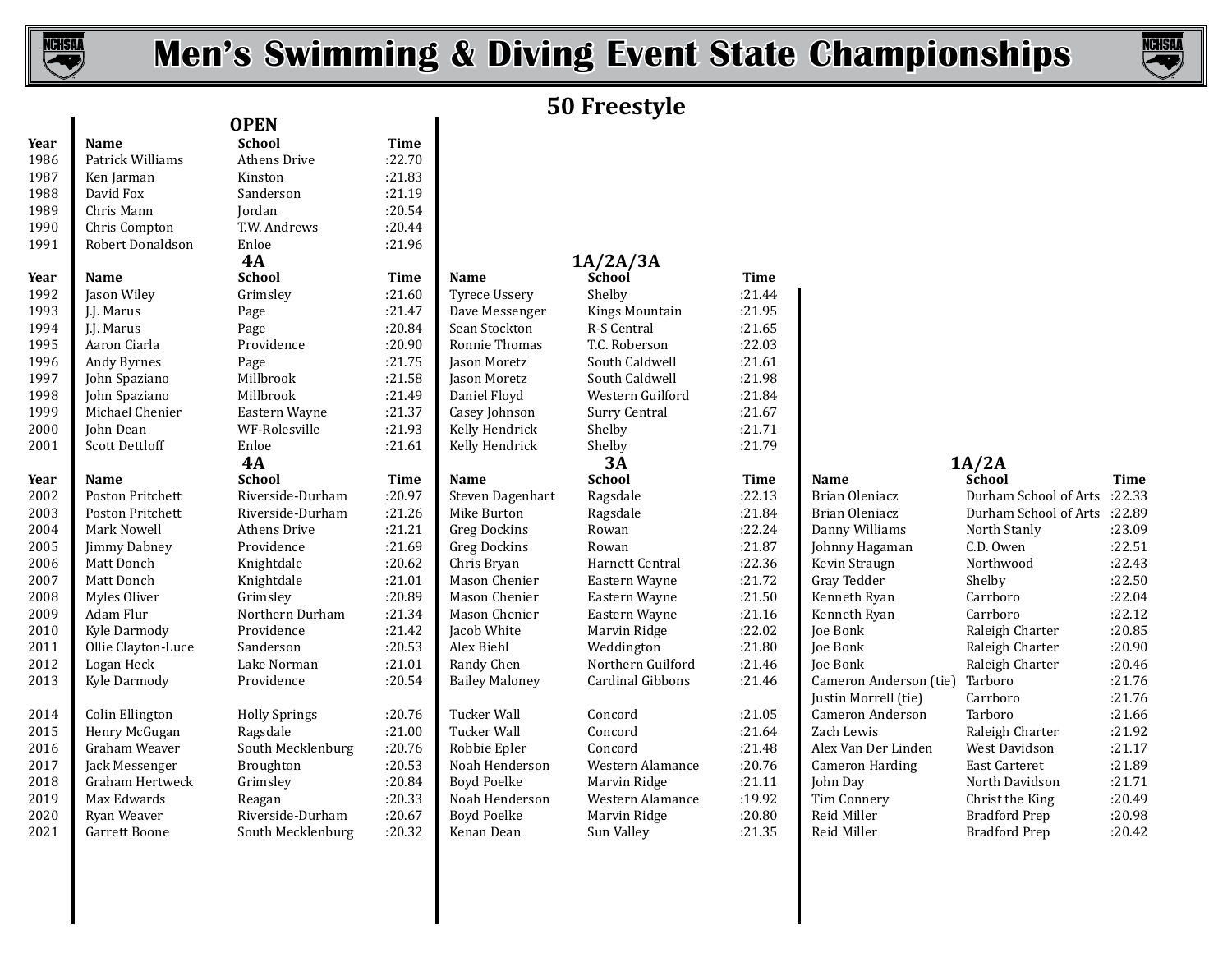

 $\blacksquare$ 

# **Men's Swimming & Diving Event State Championships**



# **1 Meter Diving**

|              |                          | <b>OPEN</b>          |              |                    |                    |              |                        |                         |              |
|--------------|--------------------------|----------------------|--------------|--------------------|--------------------|--------------|------------------------|-------------------------|--------------|
| Year         | Name                     | <b>School</b>        | <b>Score</b> |                    |                    |              |                        |                         |              |
| 1986<br>1987 | Chris Morris             | South Mecklenburg    | 414.50       |                    |                    |              |                        |                         |              |
| 1988         | Joel Johnson             | Chapel Hill          | 373.30       |                    |                    |              |                        |                         |              |
| 1989         | Joel Johnson             | Chapel Hill          | 433.40       |                    |                    |              |                        |                         |              |
| 1990         | Tripp Jarvis             | Fuquay-Varina        | 385.20       |                    |                    |              |                        |                         |              |
| 1991         | Tripp Jarvis             | Fuquay-Varina        | 367.75       |                    |                    |              |                        |                         |              |
|              |                          | <b>4A</b>            |              |                    | 1A/2A/3A           |              |                        |                         |              |
| Year         | Name                     | <b>School</b>        | <b>Score</b> | Name               | School             | <b>Score</b> |                        |                         |              |
| 1992         | Robert Chandler          | <b>Athens Drive</b>  | 412.70       | Eric Swindell      | Hendersonville     | 315.60       |                        |                         |              |
| 1993         | Robert Chandler          | Athens Drive         | 454.35       | Lou Dondero        | Southeast Guilford | 395.25       |                        |                         |              |
| 1994         | Christian Zuberg         | Millbrook            | 433.65       | Lou Dondero        | Southeast Guilford | 432.30       |                        |                         |              |
| 1995         | Josh Trexler             | Millbrook            | 504.70       | Lou Dondero        | Southeast Guilford | 431.75       |                        |                         |              |
| 1996         | Josh Trexler             | Millbrook            | 496.20       | Lou Dondero        | Southeast Guilford | 450.10       |                        |                         |              |
| 1997         | <b>Brandon Firestone</b> | Enloe                | 411.80       | Jim Roebuck        | Shelby             | 290.50       |                        |                         |              |
| 1998         | Jason Danforth           | Enloe                | 407.30       | Crisp McDonald     | Shelby             | 323.40       |                        |                         |              |
| 1999         | Rob McMillian            | Broughton            | 450.10       | Crisp McDonald     | Shelby             | 308.65       |                        |                         |              |
| 2000         | Dean Emmerton            | Myers Park           | 503.06       | Josh Weavil        | Southwest Guilford | 315.55       |                        |                         |              |
| 2001         | Dean Emmerton            | Myers Park           | 479.90       | Sedrick Young      | Kings Mountain     | 248.35       |                        |                         |              |
|              |                          | 4A                   |              |                    | 3A                 |              |                        | 1A/2A                   |              |
| Year         | Name                     | <b>School</b>        | <b>Score</b> | Name               | <b>School</b>      | <b>Score</b> | Name                   | School                  | <b>Score</b> |
|              | Ian Balmer               | South Mecklenburg    | 509.55       | Josh Weavil        | Southwest Guilford | 360.25       | Scott Wagner           | Graham                  | 276.90       |
| 2002         |                          |                      |              |                    |                    |              |                        |                         |              |
| 2003         | Nolan Trehy              | Jordan               | 385.45       | Sedrick Young      | Kings Mountain     | 317.25       | Brandon Hazlett        | Salisbury               | 281.60       |
| 2004         | Ben Herboth              | East Mecklenburg     | 503.70       |                    |                    |              | <b>Brandon Hazlett</b> | Salisbury               | 292.70       |
| 2005         | Greg Ferrucci            | Hopewell             | 484.95       | Samuel Curlee      | Williams           | 385.70       | <b>Bill Miller</b>     | Shelby                  | 263.50       |
| 2006         | Nick McCrory             | East Chapel Hill     | 601.90       | vacated            |                    |              | <b>Bill Miller</b>     | Shelby                  | 310.80       |
| 2007         | Nick McCrory             | East Chapel Hill     | 591.10       | <b>Ben Lane</b>    | T.C. Roberson      | 335.80       | Josh Ivens             | West Henderson          | 307.95       |
| 2008         | Nick McCrory             | East Chapel Hill     | 637.30       | <b>Ben Lane</b>    | T.C. Roberson      | 454.85       | Josh Ivens             | West Henderson          | 296.35       |
| 2009         | Ryan Hawkins             | East Gaston          | 513.60       | Collin Hobbs       | Eastern Wayne      | 316.50       | Jay Bell               | <b>Cardinal Gibbons</b> | 364.30       |
| 2010         | Ryan Hawkins             | East Gaston          | 605.50       | Collin Hobbs       | Eastern Wayne      | 296.25       | Joseph Maffly-Kipp     | Carrboro                | 220.80       |
| 2011         | Charlie Retter           | East Chapel Hill     | 424.10       | Devin Hall         | C.B. Aycock        | 329.50       | Jack Schaufler         | Carrboro                | 241.75       |
| 2012         | <b>Charles Mitchell</b>  | Hough                | 462.80       | Devin Hall         | C.B. Aycock        | 327.35       | Nathan Lane            | Lake Norman Charter     | 325.80       |
| 2013         | Aaron Daniels-Freeman    | Riverside-Durham     | 435.95       | Lee Fellam         | West Henderson     | 348.65       | Nathan Lane            | Lake Norman Charter     | 380.15       |
| 2014         | Connor Callahan          | Panther Creek        | 481.70       | Devin Hall         | C.B. Aycock        | 374.05       | Ryan Ballant           | Franklin                | 293.85       |
| 2015         | Connor Callahan          | Panther Creek        | 533.05       | <b>Jesse Mazen</b> | Cuthbertson        | 380.80       | Ryan Ballant           | Franklin                | 342.95       |
| 2016         | Andrew Capobianco        | <b>Holly Springs</b> | 593.85       | Patrick O'Brien    | Cox Mill           | 296.25       | Nick Garberina         | Pine Lake Prep          | 456.25       |
| 2017         | Andrew Capobianco        | <b>Holly Springs</b> | 547.40       | Patrick O'Brien    | Cox Mill           | 413.15       | Nick Garberina         | Pine Lake Prep          | 553.30       |
| 2018         | Noah Zawadzki            | Northwest Guilford   | 577.65       | Patrick O'Brien    | Cox Mill           | 499.10       | Nick Garberina         | Pine Lake Prep          | 545.45       |
| 2019         | Luke Foster              | South Mecklenburg    | 516.75       | Patrick O'Brien    | Cox Mill           | 520.40       | <b>Austin Campbell</b> | Pine Lake Prep          | 487.70       |
| 2020         | Jason Bunn               | Hoggard              | 427.30       | Alec Hubbard       | Charlotte Catholic | 492.35       | Campbell Worsley       | C.S. of Davidson        | 490.90       |

| klenburg      | <b>Score</b><br>414.50 |                |
|---------------|------------------------|----------------|
|               |                        |                |
|               | 373.30                 |                |
|               | 433.40                 |                |
| rina          | 385.20                 |                |
| rina          | 367.75                 |                |
|               | <b>Score</b>           | N              |
| ve            | 412.70                 | E <sub>1</sub> |
| ve            | 454.35                 | L              |
|               | 433.65                 | L              |
|               | 504.70                 | L              |
|               | 496.20                 | L              |
|               | 411.80                 | Jii            |
|               | 407.30                 | $\mathsf{C}$   |
|               | 450.10                 | $\mathsf{C}$   |
| Ċ             | 503.06                 | Jc             |
| Ç             | 479.90                 | $S_6$          |
|               | <b>Score</b>           | N              |
| klenburg      | 509.55                 | Ic             |
|               | 385.45                 | $S_6$          |
| enburg        | 503.70                 |                |
|               | 484.95                 | S              |
| l Hill        | 601.90                 | Vć             |
| l Hill        | 591.10                 | $\overline{B}$ |
| l Hill        | 637.30                 | B              |
| n             | 513.60                 | C              |
| n             | 605.50                 | $\mathsf{C}$   |
| l Hill        | 424.10                 | D              |
|               | 462.80                 | D              |
| <b>Durham</b> | 435.95                 | L(             |
| eek           | 481.70                 | D              |
| eek           | 533.05                 | Je             |
| igs           | 593.85                 | $P_i$          |
| igs           | 547.40                 | $P_{i}$        |
| Guilford      | 577.65                 | $P_{i}$        |
| klenburg      |                        |                |
|               | 516.75                 | $P_{i}$        |
|               | 427.30                 | A              |

# **4A 1A/2A/3A**

# 2000 Southwest Guilford<br>2001 Edrick Young The Southwest Guilford **4A 3A 1A/2A**

| 315.60<br>395.25<br>432.30<br>431.75<br>450.10<br>290.50<br>323.40<br>308.65 |                                  |
|------------------------------------------------------------------------------|----------------------------------|
| 315.55<br>248.35                                                             |                                  |
| <b>Score</b>                                                                 | Name                             |
| 360.25                                                                       | Scott V                          |
| 317.25                                                                       | <b>Brando</b>                    |
| 385.70                                                                       | <b>Brando</b><br><b>Bill Mil</b> |
|                                                                              | <b>Bill Mil</b>                  |
| 335.80                                                                       | Josh Iv                          |
| 454.85                                                                       | Josh Iv                          |
| 316.50                                                                       | Jay Bel                          |
| 296.25                                                                       | Joseph                           |
| 329.50                                                                       | Jack Sc                          |
| 327.35                                                                       | Nathar                           |
| 348.65                                                                       | Nathar                           |
| 374.05                                                                       | Ryan B                           |
| 380.80                                                                       | Ryan B                           |
| 296.25                                                                       | Nick Ga                          |
| 413.15<br>499.10                                                             | Nick Ga<br>Nick Ga               |
| 520.40                                                                       | Austin                           |
| 492.35                                                                       | Campb                            |
|                                                                              |                                  |

| Graham              | 276.90 |
|---------------------|--------|
| Salisbury           | 281.60 |
| Salisbury           | 292.70 |
| Shelby              | 263.50 |
| Shelby              | 310.80 |
| West Henderson      | 307.95 |
| West Henderson      | 296.35 |
| Cardinal Gibbons    | 364.30 |
| Carrboro            | 220.80 |
| Carrboro            | 241.75 |
| Lake Norman Charter | 325.80 |
| Lake Norman Charter | 380.15 |
| Franklin            | 293.85 |
| Franklin            | 342.95 |
| Pine Lake Prep      | 456.25 |
| Pine Lake Prep      | 553.30 |
| Pine Lake Prep      | 545.45 |
| Pine Lake Prep      | 487.70 |
| C.S. of Davidson    | 490.90 |
| C.S of Davidson     | 523.55 |
|                     |        |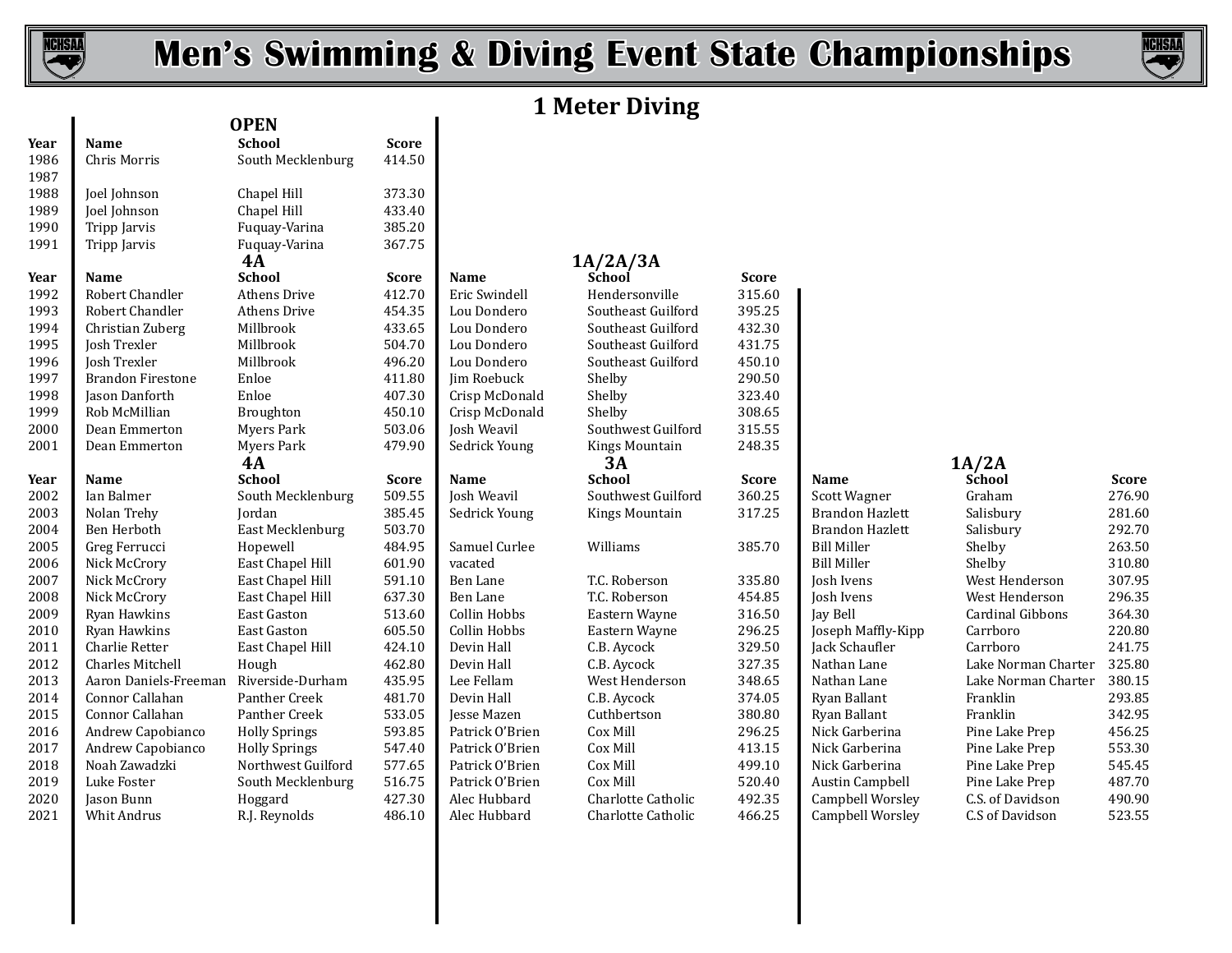

 $\overline{\phantom{a}}$ 

# **Men's Swimming & Diving Event State Championships**



# **100 Butterfly**

| Year | Name                   | <b>School</b>       | <b>Time</b> |                          |                      |             |                      |                          |        |
|------|------------------------|---------------------|-------------|--------------------------|----------------------|-------------|----------------------|--------------------------|--------|
| 1986 | Gordie Blackwell       | Sanderson           | :52.53      |                          |                      |             |                      |                          |        |
| 1987 | John Simon             | Hickory             | :52.21      |                          |                      |             |                      |                          |        |
| 1988 | William Keever         | Sanderson           | :50.38      |                          |                      |             |                      |                          |        |
| 1989 |                        |                     |             |                          |                      |             |                      |                          |        |
| 1990 | Mike Merrell           | South Mecklenburg   | :52.01      |                          |                      |             |                      |                          |        |
| 1991 | Mike Merrell           | South Mecklenburg   | :51.04      |                          |                      |             |                      |                          |        |
|      |                        | <b>4A</b>           |             |                          | 1A/2A/3A             |             |                      |                          |        |
| Year | Name                   | <b>School</b>       | <b>Time</b> | Name                     | <b>School</b>        | <b>Time</b> |                      |                          |        |
| 1992 | Matt Ream              | Providence          | :52.03      | Nathan Queen             | High Point Central   | :51.61      |                      |                          |        |
| 1993 | Rob Masten             | Jordan              | :51.20      | <b>Brendon Vermilion</b> | Trinity              | :53.06      |                      |                          |        |
| 1994 | Carter Hull            | Providence          | :52.02      | Scott Hudson             | WF-Rolesville        | :52.28      |                      |                          |        |
| 1995 | Carter Hull            | Providence          | :50.47      | Jarret Martin            | Mount Airy           | :51.87      |                      |                          |        |
| 1996 | David Weeks            | Leesville Road      | :52.02      | Jarret Martin            | Mount Airy           | :51.28      |                      |                          |        |
| 1997 | <b>Jimmy Nozar</b>     | East Mecklenburg    | :52.11      | Jarret Martin            | Mount Airy           | :50.92      |                      |                          |        |
| 1998 | John Dean              | WF-Rolesville       | :51.74      | <b>Brian Scannell</b>    | Charlotte Catholic   | :50.99      |                      |                          |        |
| 1999 | John Dean              | WF-Rolesville       | :51.47      | Ryan Erickson            | East Chapel Hill     | :52.99      |                      |                          |        |
| 2000 | John Dean              | WF-Rolesville       | :51.74      | Ryan Erickson            | East Chapel Hill     | :52.39      |                      |                          |        |
| 2001 | Matt Zimmerman         | Grimsley            | :51.96      | Charlie Hughes           | C.B. Aycock          | :52.36      |                      |                          |        |
|      |                        | 4A                  |             |                          | 3A                   |             |                      | 1A/2A                    |        |
| Year | <b>Name</b>            | <b>School</b>       | Time        | <b>Name</b>              | <b>School</b>        | <b>Time</b> | Name                 | <b>School</b>            | Time   |
| 2002 | <b>Scott Dettloff</b>  | Enloe               | :50.47      | Lucas Nelson             | East Chapel Hill     | :54.44      | <b>Ben Stout</b>     | Western Guilford         | :54.95 |
| 2003 | Jared Kleber           | Vance               | :51.58      | Eugene Godsoe            | Southeast Guilford   | :51.36      | Alex Queen           | Charlotte Catholic       | :57.13 |
| 2004 | Campbell Davis         | East Mecklenburg    | :51.04      | Eugene Godsoe            | Southeast Guilford   | :51.45      | Stephen Caudill      | Elkin                    | :55.26 |
| 2005 | <b>Ricky Berens</b>    | South Mecklenburg   | :48.13      | Eugene Godsoe            | Southeast Guilford   | :50.36      | Stephen Caudill      | Elkin                    | :53.31 |
| 2006 | <b>Ricky Berens</b>    | South Mecklenburg   | :47.33      | Eugene Godsoe            | Southeast Guilford   | :48.49      | Stephen Caudill      | Elkin                    | :51.77 |
| 2007 | Daniel Basler          | R.J. Reynolds       | :51.20      | Austin Johnson           | Lake Norman          | :53.54      | Stephen Caudill      | Elkin                    | :52.98 |
| 2008 | Andy Lamb              | Athens Drive        | :50.64      | Charlie Hetzel           | Charlotte Catholic   | :49.60      | Nathan Walters       | Cardinal Gibbons         | :54.97 |
| 2009 | <b>Brooks Corcoran</b> | North Mecklenburg   | :50.34      | <b>Bobby Bittner</b>     | West Carteret        | :50.93      | Nathan Walters       | <b>Cardinal Gibbons</b>  | :52.98 |
| 2010 | Adam McKenzie          | Riverside-Durham    | :50.94      | <b>Bobby Bittner</b>     | West Carteret        | :50.93      | Peter Brumm          | Lake Norman Charter      | :52.40 |
| 2011 | Peter Brumm            | Hough               | :49.41      | <b>Bobby Bittner</b>     | West Carteret        | :49.84      | Michael Thomson      | Durham School of Arts    | :53.05 |
| 2012 | Kurt Wohlrab           | Pinecrest           | :49.75      | Griffin Fiedler          | J.M. Robinson        | :50.68      | Matt Long            | Shelby                   | :51.65 |
| 2013 | Christian Caveness     | Laney               | :50.02      | Griffin Fiedler          | J.M. Robinson        | :50.68      | Thomas Bilden        | Carrboro                 | :51.34 |
| 2014 | <b>Tyler Gomez</b>     | J.M. Robinson       | :49.85      | Connor Johnson           | <b>Terry Sanford</b> | :50.75      | Thomas Bilden        | Carrboro                 | :51.94 |
| 2015 | Jackson Smith          | Myers Park          | :49.63      | Jordan Reed              | Northern Guilford    | :51.34      | Thomas Bilden        | Carrboro                 | :49.92 |
| 2016 | Zach Brown             | Athens Drive        | :49.14      | Noah Henderson           | Western Alamance     | :49.70      | Will Macmillan       | Carrboro                 | :48.26 |
| 2017 | Zach Brown             | <b>Athens Drive</b> | :48.78      | Noah Henderson           | Western Alamance     | :48.96      | Thomas Hamlet        | <b>Bishop McGuinness</b> | :51.35 |
| 2018 | Zach Brown             | <b>Athens Drive</b> | :47.70      | Noah Henderson           | Western Alamance     | :48.61      | Thomas Hamlet        | <b>Bishop McGuinness</b> | :51.06 |
| 2019 | Max Edwards            | Reagan              | :47.01      | Noah Henderson           | Western Alamance     | :47.30      | Thomas Hamlet        | <b>Bishop McGuinness</b> | :48.80 |
| 2020 | Jesse Ssengonzi        | Green Hope          | :49.09      | <b>Boyd Poelke</b>       | Marvin Ridge         | :48.14      | <b>Baylor Nelson</b> | C.S. of Davidson         | :48.76 |
| 2021 | Tate Bacon             | <b>Wake Forest</b>  | :48.05      | William Watson           | Southwest Guilford   | :48.37      | <b>Baylor Nelson</b> | C.S. of Davidson         | :48.15 |

| <b>OPEN</b>          |                |
|----------------------|----------------|
| <b>School</b>        | Tim            |
| Sanderson            | :52.5          |
| Hickory              | :52.2          |
| Sanderson            | :50.3          |
| South Mecklenburg    | :52.0          |
| South Mecklenburg    | :51.0          |
| 4A                   |                |
| <b>School</b>        | Tim            |
| Providence           | :52.0          |
| Jordan               | :51.2          |
| Providence           | :52.0          |
| Providence           | :50.4          |
| Leesville Road       | :52.0          |
| East Mecklenburg     | :52.1          |
| WF-Rolesville        | :51.7          |
| WF-Rolesville        | :51.4          |
| WF-Rolesville        | :51.7          |
| Grimsley             | :51.9          |
| 4A                   |                |
|                      |                |
| <b>School</b>        | Tim            |
| Enloe                | :50.4          |
| Vance                | :51.5          |
| East Mecklenburg     | :51.0          |
| South Mecklenburg    | :48.1          |
| South Mecklenburg    | :47.3          |
| R.J. Reynolds        | :51.2          |
| <b>Athens Drive</b>  | :50.6          |
| North Mecklenburg    | :50.3          |
| Riverside-Durham     | :50.9          |
| Hough                | :49.4          |
| Pinecrest            | :49.7          |
| Laney                | :50.0          |
| J.M. Robinson        | :49.8          |
| Myers Park           | :49.6          |
| <b>Athens Drive</b>  | :49.1          |
| <b>Athens Drive</b>  | :48.7          |
| <b>Athens Drive</b>  | :47.7          |
| Reagan<br>Green Hope | :47.0<br>:49.0 |

| South Mecklenburg        | :51.04       |                          |                           |             |                      |         |
|--------------------------|--------------|--------------------------|---------------------------|-------------|----------------------|---------|
| 4А                       |              |                          | 1A/2A/3A                  |             |                      |         |
| ichool                   | <b>Time</b>  | Name                     | School                    | <b>Time</b> |                      |         |
| Providence               | :52.03       | Nathan Queen             | High Point Central        | :51.61      |                      |         |
| ordan                    | :51.20       | <b>Brendon Vermilion</b> | Trinity                   | :53.06      |                      |         |
| Providence               | :52.02       | Scott Hudson             | WF-Rolesville             | :52.28      |                      |         |
| Providence               | :50.47       | Jarret Martin            | <b>Mount Airy</b>         | :51.87      |                      |         |
| eesville Road            | :52.02       | Jarret Martin            | Mount Airy                | :51.28      |                      |         |
| ast Mecklenburg          | :52.11       | Jarret Martin            | Mount Airy                | :50.92      |                      |         |
| VF-Rolesville            | :51.74       | <b>Brian Scannell</b>    | Charlotte Catholic        | :50.99      |                      |         |
| VF-Rolesville            | :51.47       | Ryan Erickson            | East Chapel Hill          | :52.99      |                      |         |
| VF-Rolesville            | :51.74       | Ryan Erickson            | East Chapel Hill          | :52.39      |                      |         |
| <b>Frimsley</b>          | :51.96       | <b>Charlie Hughes</b>    | C.B. Aycock               | :52.36      |                      |         |
| 4А                       |              |                          | 3A                        |             |                      | 1A/2A   |
| <b>school</b>            | <b>Time</b>  | Name                     | <b>School</b>             | <b>Time</b> | Name                 | Schoo   |
| <b>Enloe</b>             | :50.47       | Lucas Nelson             | East Chapel Hill          | :54.44      | <b>Ben Stout</b>     | Wester  |
| /ance                    | :51.58       | Eugene Godsoe            | Southeast Guilford        | :51.36      | Alex Queen           | Charlo  |
| East Mecklenburg         | :51.04       | Eugene Godsoe            | Southeast Guilford        | :51.45      | Stephen Caudill      | Elkin   |
| South Mecklenburg        | :48.13       | Eugene Godsoe            | Southeast Guilford        | :50.36      | Stephen Caudill      | Elkin   |
| South Mecklenburg        | :47.33       | Eugene Godsoe            | Southeast Guilford        | :48.49      | Stephen Caudill      | Elkin   |
| र.J. Reynolds            | :51.20       | Austin Johnson           | Lake Norman               | :53.54      | Stephen Caudill      | Elkin   |
| Athens Drive             | :50.64       | Charlie Hetzel           | <b>Charlotte Catholic</b> | :49.60      | Nathan Walters       | Cardin  |
| <b>North Mecklenburg</b> | :50.34       | <b>Bobby Bittner</b>     | <b>West Carteret</b>      | :50.93      | Nathan Walters       | Cardin  |
| Riverside-Durham         | :50.94       | <b>Bobby Bittner</b>     | <b>West Carteret</b>      | :50.93      | Peter Brumm          | Lake N  |
| Jough                    | :49.41       | <b>Bobby Bittner</b>     | <b>West Carteret</b>      | :49.84      | Michael Thomson      | Durhai  |
| <sup>9</sup> inecrest    | :49.75       | Griffin Fiedler          | J.M. Robinson             | :50.68      | Matt Long            | Shelby  |
| aney                     | :50.02       | Griffin Fiedler          | J.M. Robinson             | :50.68      | Thomas Bilden        | Carrbo  |
| .M. Robinson             | :49.85       | Connor Johnson           | <b>Terry Sanford</b>      | :50.75      | Thomas Bilden        | Carrbo  |
| Myers Park               | :49.63       | Jordan Reed              | Northern Guilford         | :51.34      | Thomas Bilden        | Carrbo  |
| Athens Drive             | :49.14       | Noah Henderson           | Western Alamance          | :49.70      | Will Macmillan       | Carrbo  |
| Athens Drive             | :48.78       | Noah Henderson           | Western Alamance          | :48.96      | Thomas Hamlet        | Bishop  |
| Athens Drive             | :47.70       | Noah Henderson           | Western Alamance          | :48.61      | Thomas Hamlet        | Bishop  |
| <b>deagan</b>            | :47.01       | Noah Henderson           | Western Alamance          | :47.30      | Thomas Hamlet        | Bishop  |
| Green Hope               | :49.09       | <b>Boyd Poelke</b>       | Marvin Ridge              | :48.14      | <b>Baylor Nelson</b> | C.S. of |
| Nalzo Foroct             | $-4.8$ $0.5$ | William Watson           | Southwest Cuilford        | $-4.827$    | Raylor Nelson        | C S of  |

| School                   | Time   |
|--------------------------|--------|
| Western Guilford         | :54.95 |
| Charlotte Catholic       | :57.13 |
| Elkin                    | :55.26 |
| Elkin                    | :53.31 |
| Elkin                    | :51.77 |
| Elkin                    | :52.98 |
| Cardinal Gibbons         | :54.97 |
| Cardinal Gibbons         | :52.98 |
| Lake Norman Charter      | :52.40 |
| Durham School of Arts    | :53.05 |
| Shelby                   | :51.65 |
| Carrboro                 | :51.34 |
| Carrboro                 | :51.94 |
| Carrboro                 | :49.92 |
| Carrboro                 | :48.26 |
| <b>Bishop McGuinness</b> | :51.35 |
| <b>Bishop McGuinness</b> | :51.06 |
| <b>Bishop McGuinness</b> | :48.80 |
| C.S. of Davidson         | :48.76 |
| C.S. of Davidson         | :48.15 |
|                          |        |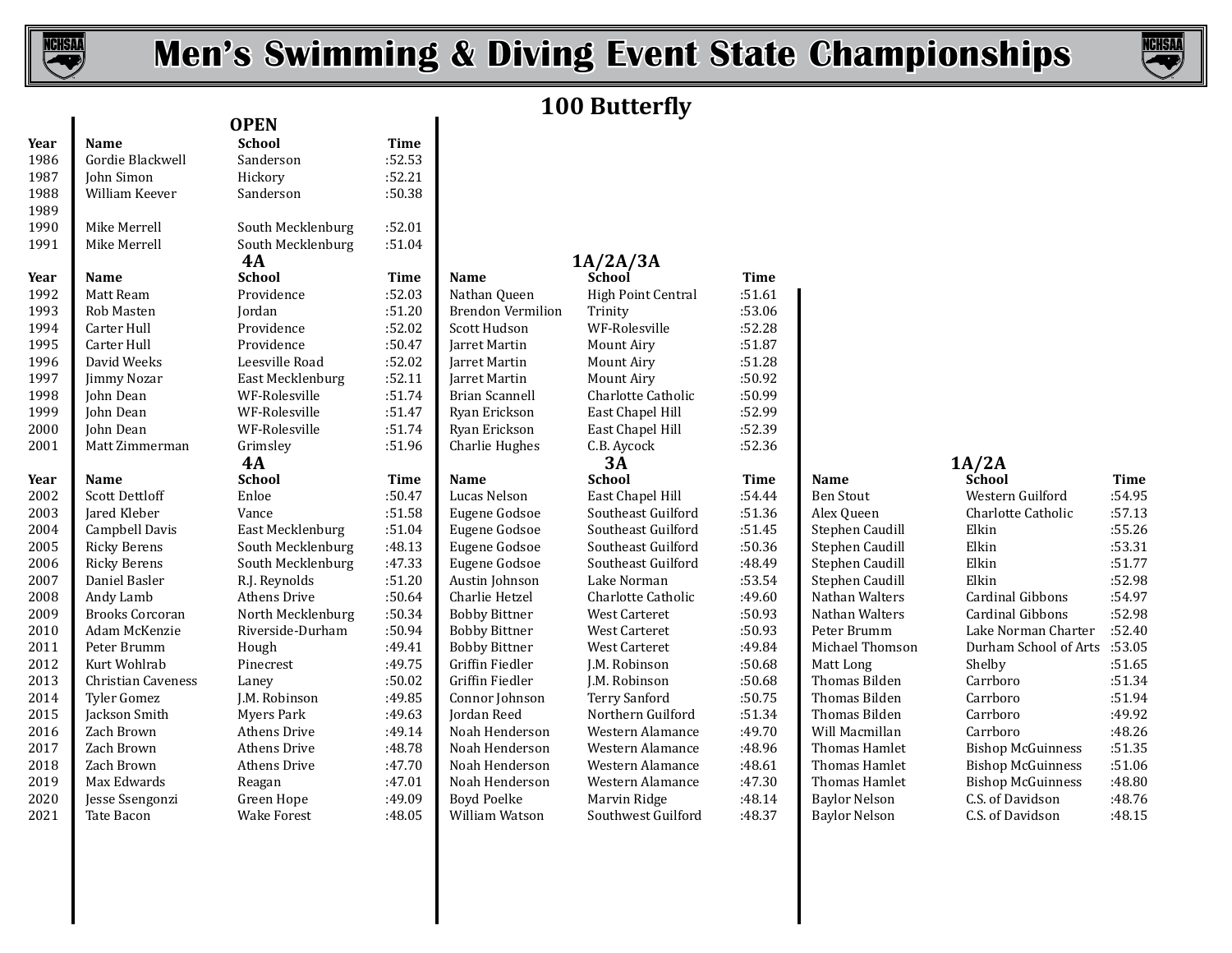

# **Men's Swimming & Diving Event State Championships**



# **100 Freestyle**

| Year | <b>Name</b>          | <b>School</b>        | <b>Time</b> |                       |                           |             |                        |                       |        |
|------|----------------------|----------------------|-------------|-----------------------|---------------------------|-------------|------------------------|-----------------------|--------|
| 1986 | Patrick Williams     | Athens Drive         | :49.65      |                       |                           |             |                        |                       |        |
| 1987 | Dennis Meehan        | Millbrook            | :47.73      |                       |                           |             |                        |                       |        |
| 1988 | David Fox            | Sanderson            | :46.21      |                       |                           |             |                        |                       |        |
| 1989 | David Fox            | Sanderson            | :45.32      |                       |                           |             |                        |                       |        |
| 1990 | Chris Compton        | T.W. Andrews         | :45.47      |                       |                           |             |                        |                       |        |
| 1991 | Peter Cloutier       | Chapel Hill          | :47.33      |                       |                           |             |                        |                       |        |
|      |                      | 4A                   |             |                       | 1A/2A/3A                  |             |                        |                       |        |
| Year | Name                 | <b>School</b>        | <b>Time</b> | Name                  | School                    | <b>Time</b> |                        |                       |        |
| 1992 | Peter Cloutier       | Chapel Hill          | :46.19      | Van Fletcher          | <b>High Point Central</b> | :47.81      |                        |                       |        |
| 1993 | Jason Wiley          | Grimsley             | :47.73      | Van Fletcher          | High Point Central        | :47.21      |                        |                       |        |
| 1994 | <b>Blaine Sefert</b> | East Mecklenburg     | :45.61      | Van Fletcher          | <b>High Point Central</b> | :47.81      |                        |                       |        |
| 1995 | Aaron Ciarla         | Providence           | :46.75      | Todd DeSorbo          | Salisbury                 | :48.33      |                        |                       |        |
| 1996 | John Spaziano        | Millbrook            | :48.10      | Jason Moretz          | South Caldwell            | :47.82      |                        |                       |        |
| 1997 | Michael Chenier      | Eastern Wayne        | :47.79      | Jason Moretz          | South Caldwell            | :47.82      |                        |                       |        |
| 1998 | Michael Chenier      | Eastern Wayne        | :46.95      | Matt Sawatski         | East Chapel Hill          | :47.38      |                        |                       |        |
| 1999 | Stephen Parson       | East Burke           | :48.28      | Matt Sawatski         | East Chapel Hill          | :47.38      |                        |                       |        |
| 2000 | Doug Van Wie         | <b>Myers Park</b>    | :47.96      | Matt Sawatski         | East Chapel Hill          | :47.82      |                        |                       |        |
| 2001 | John Hudson          | WF-Rolesville        | :47.07      | Kelly Hendrick        | Shelby                    | :47.84      |                        |                       |        |
|      |                      | 4A                   |             |                       | 3A                        |             |                        | 1A/2A                 |        |
| Year | <b>Name</b>          | <b>School</b>        | <b>Time</b> | Name                  | <b>School</b>             | Time        | Name                   | School                | Time   |
| 2002 | John Hudson          | WF-Rolesville        | :46.79      | Kent Burton           | Ragsdale                  | :48.20      | Clay Griffin           | Shelby                | :49.99 |
| 2003 | Poston Pritchett     | Riverside-Durham     | :47.01      | <b>Robert Padgett</b> | Ragsdale                  | :47.43      | Brian Oleniacz         | Durham School of Arts | :50.72 |
| 2004 | Stephen Miltz        | Enloe                | :47.50      | <b>Robert Padgett</b> | Ragsdale                  | :47.23      | James Lascara          | Charlotte Catholic    | :49.06 |
| 2005 | Matt Donch           | Knightdale           | :47.16      | Robert Padgett        | Ragsdale                  | :46.90      | Jason Guzewich         | Shelby                | :49.91 |
| 2006 | Matt Donch           | Knightdale           | :45.09      | <b>Robert Padgett</b> | Ragsdale                  | :47.44      | Johnny Hagaman         | C.D. Owen             | :47.57 |
| 2007 | Matt Donch           | Knightdale           | :45.86      | Mason Chenier         | Eastern Wayne             | :47.78      | <b>Stephen Bottoms</b> | Hibriten              | :49.80 |
| 2008 | Chris Gunnels        | Chapel Hill          | :46.24      | Mason Chenier         | Eastern Wayne             | :47.00      | Ches Chesson           | Holmes                | :49.87 |
| 2009 | Thomas Santoli       | North Mecklenburg    | :46.79      | Mason Chenier         | Eastern Wayne             | :46.10      | <b>Joe Bonk</b>        | Raleigh Charter       | :48.04 |
| 2010 | Matt Taylor          | Sanderson            | :46.28      | Sava Turcanu          | St. Stephens              | :47.93      | Joe Bonk               | Raleigh Charter       | :46.04 |
| 2011 | Ollie Clayton-Luce   | Sanderson            | :45.46      | Shawn Hunter          | Hunt                      | :47.09      | Joe Bonk               | Raleigh Charter       | :45.33 |
| 2012 | Logan Heck           | Lake Norman          | :45.50      | Shawn Hunter          | Hunt                      | :46.71      | <b>Joe Bonk</b>        | Raleigh Charter       | :45.12 |
| 2013 | Colin Ellington      | <b>Holly Springs</b> | :44.87      | <b>Bailey Maloney</b> | <b>Cardinal Gibbons</b>   | :46.57      | Cameron Anderson       | Tarboro               | :47.55 |
| 2014 | Colin Ellington      | <b>Holly Springs</b> | :44.86      | Justin Cochran        | Concord                   | :47.79      | Will Macmillan         | Carrboro              | :46.35 |
| 2015 | Alexander Carson     | Green Hope           | :45.54      | Jake Pudik            | Chapel Hill               | :47.47      | Will Macmillan         | Carrboro              | :45.59 |
| 2016 | Jack Messenger       | Broughton            | :45.45      | Jack MacDonald        | Tuscola                   | :46.28      | Alex Van Der Linden    | West Davidson         | :47.07 |
| 2017 | Jack Messenger       | Broughton            | :44.64      | Robbie Epler          | Concord                   | :46.35      | Jack Coltrane          | Southwest Edgecombe   | :48.62 |
| 2018 | Tucker Burhans       | West Forsyth         | :45.33      | <b>Ben Scott</b>      | Orange                    | :45.95      | Jackson Nowacek        | East Carteret         | :47.78 |
| 2019 | Garrett Boone        | South Mecklenburg    | :45.51      | Sam Hoover            | Chapel Hill               | :44.62      | Will Barker            | Croatan               | :46.31 |
| 2020 | John Satterfield     | Green Hope           | :45.23      | Sam Hooer             | Chapel Hill               | :43.10      | <b>Timothy Connery</b> | Christ the King       | :44.18 |
| 2021 | Diggory Dillingham   | Ardrey Kell          | :45.42      | Sam Hoover            | Chapel Hill               | :44.20      | Will Barker            | Croatan               | :45.29 |

| 4А                       |             |                       | 1A/2A/3A                |             |                         |              |
|--------------------------|-------------|-----------------------|-------------------------|-------------|-------------------------|--------------|
| <b>school</b>            | <b>Time</b> | <b>Name</b>           | School                  | <b>Time</b> |                         |              |
| hapel Hill               | :46.19      | Van Fletcher          | High Point Central      | :47.81      |                         |              |
| <b>Frimsley</b>          | :47.73      | Van Fletcher          | High Point Central      | :47.21      |                         |              |
| East Mecklenburg         | :45.61      | Van Fletcher          | High Point Central      | :47.81      |                         |              |
| Providence               | :46.75      | Todd DeSorbo          | Salisbury               | :48.33      |                         |              |
| Millbrook                | :48.10      | Jason Moretz          | South Caldwell          | :47.82      |                         |              |
| Eastern Wayne            | :47.79      | Jason Moretz          | South Caldwell          | :47.82      |                         |              |
| Eastern Wayne            | :46.95      | Matt Sawatski         | East Chapel Hill        | :47.38      |                         |              |
| last Burke               | :48.28      | Matt Sawatski         | East Chapel Hill        | :47.38      |                         |              |
| Ayers Park               | :47.96      | Matt Sawatski         | East Chapel Hill        | :47.82      |                         |              |
| VF-Rolesville            | :47.07      | Kelly Hendrick        | Shelby                  | :47.84      |                         |              |
| 4А                       |             |                       | 3A                      |             |                         | 1A/2A        |
| <b>School</b>            | <b>Time</b> | <b>Name</b>           | <b>School</b>           | <b>Time</b> | Name                    | <b>Schoo</b> |
| VF-Rolesville            | :46.79      | Kent Burton           | Ragsdale                | :48.20      | Clay Griffin            | Shelby       |
| Riverside-Durham         | :47.01      | <b>Robert Padgett</b> | Ragsdale                | :47.43      | Brian Oleniacz          | Durhai       |
| Enloe                    | :47.50      | <b>Robert Padgett</b> | Ragsdale                | :47.23      | James Lascara           | Charlo       |
| Knightdale               | :47.16      | <b>Robert Padgett</b> | Ragsdale                | :46.90      | Jason Guzewich          | Shelby       |
| Knightdale               | :45.09      | <b>Robert Padgett</b> | Ragsdale                | :47.44      | Johnny Hagaman          | $C.D.$ Ov    |
| <i><b>Knightdale</b></i> | :45.86      | Mason Chenier         | Eastern Wayne           | :47.78      | <b>Stephen Bottoms</b>  | Hibrite      |
| hapel Hill               | :46.24      | Mason Chenier         | Eastern Wayne           | :47.00      | Ches Chesson            | Holme        |
| Vorth Mecklenburg        | :46.79      | Mason Chenier         | Eastern Wayne           | :46.10      | Joe Bonk                | Raleigl      |
| Sanderson                | :46.28      | Sava Turcanu          | St. Stephens            | :47.93      | Joe Bonk                | Raleigl      |
| Sanderson                | :45.46      | Shawn Hunter          | Hunt                    | :47.09      | Joe Bonk                | Raleigl      |
| ake Norman               | :45.50      | Shawn Hunter          | Hunt                    | :46.71      | Joe Bonk                | Raleigl      |
| <b>Jolly Springs</b>     | :44.87      | <b>Bailey Maloney</b> | <b>Cardinal Gibbons</b> | :46.57      | <b>Cameron Anderson</b> | Tarbor       |
| <b>Jolly Springs</b>     | :44.86      | Justin Cochran        | Concord                 | :47.79      | Will Macmillan          | Carrbo       |
| Green Hope               | :45.54      | Jake Pudik            | Chapel Hill             | :47.47      | Will Macmillan          | Carrbo       |
| Broughton                | :45.45      | Jack MacDonald        | Tuscola                 | :46.28      | Alex Van Der Linden     | West D       |
| Broughton                | :44.64      | Robbie Epler          | Concord                 | :46.35      | Jack Coltrane           | Southy       |
| Vest Forsyth             | :45.33      | <b>Ben Scott</b>      | Orange                  | :45.95      | Jackson Nowacek         | East Ca      |
| South Mecklenburg        | :45.51      | Sam Hoover            | Chapel Hill             | :44.62      | Will Barker             | Croata       |
| Green Hope               | :45.23      | Sam Hooer             | Chapel Hill             | :43.10      | <b>Timothy Connery</b>  | Christ       |
| Ardrev Kell              | :45.42      | Sam Hoover            | Chanel Hill             | :44.20      | Will Barker             | Croata       |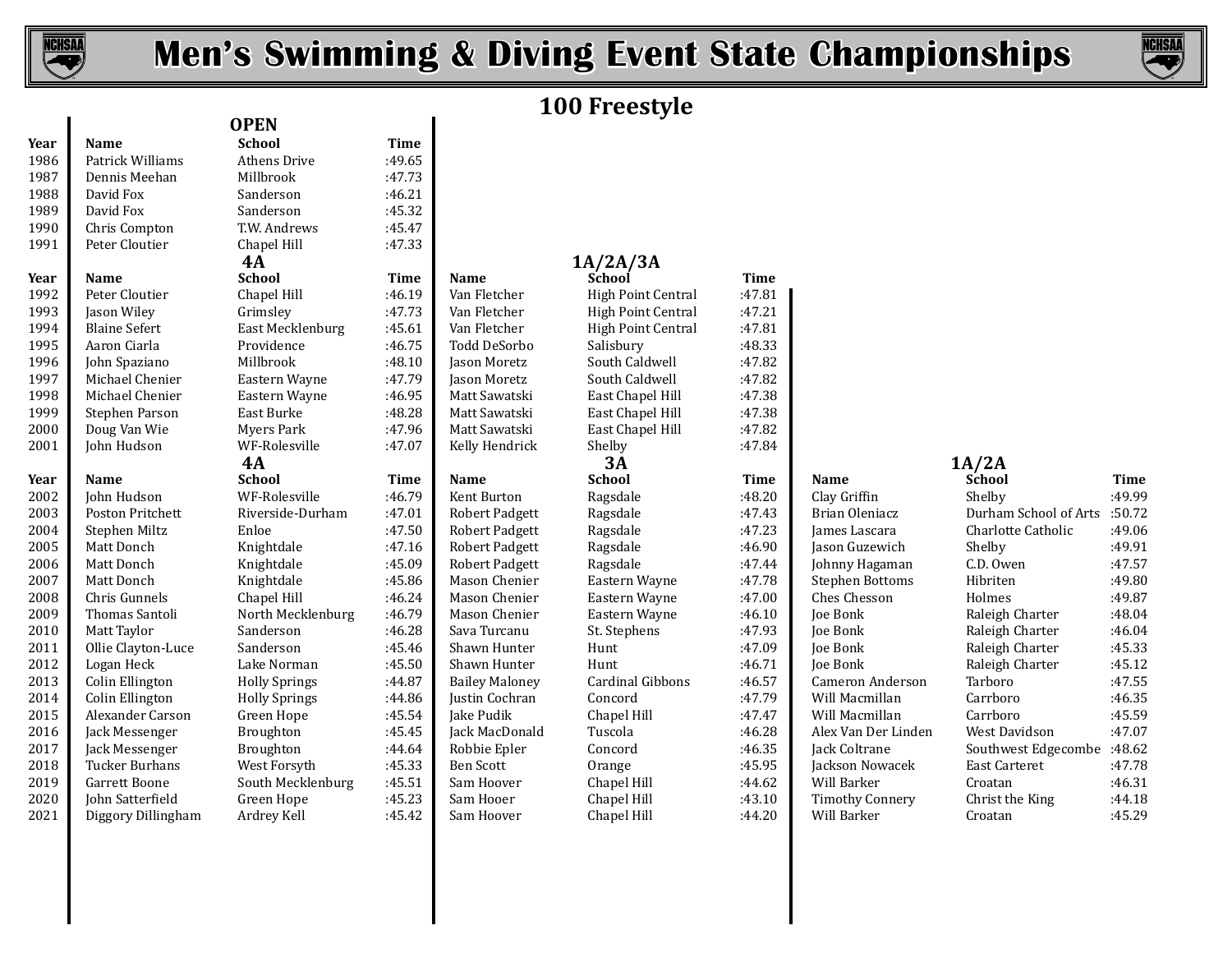

 $\overline{\phantom{a}}$ 

# **Men's Swimming & Diving Event State Championships**



# **500 Freestyle**

| Year | <b>Name</b>             | <b>School</b>     | <b>Time</b> |                    |                         |             |                      |                               |         |
|------|-------------------------|-------------------|-------------|--------------------|-------------------------|-------------|----------------------|-------------------------------|---------|
| 1986 | Gordie Blackwell        | Sanderson         | 4:48.49     |                    |                         |             |                      |                               |         |
| 1987 | Jim Crampton            | Sanderson         | 4:42.17     |                    |                         |             |                      |                               |         |
| 1988 | Jason Heisler           | South Mecklenburg | 4:40.76     |                    |                         |             |                      |                               |         |
| 1989 | Jason Heisler           | South Mecklenburg | 4:41.27     |                    |                         |             |                      |                               |         |
| 1990 | Jay Griffin             | East Rutherford   | 4:43.62     |                    |                         |             |                      |                               |         |
| 1991 | Jay Griffin             | East Rutherford   | 4:41.35     |                    |                         |             |                      |                               |         |
|      |                         | 4A                |             |                    | 1A/2A/3A                |             |                      |                               |         |
| Year | Name                    | <b>School</b>     | <b>Time</b> | Name               | School                  | <b>Time</b> |                      |                               |         |
| 1992 | Matt Ream               | Providence        | 4:37.07     | Jay Griffin        | East Rutherford         | 4:38.30     |                      |                               |         |
| 1993 | <b>Shoff Allison</b>    | Apex              | 4:41.05     | Jay Griffin        | East Rutherford         | 4:41.43     |                      |                               |         |
| 1994 | Park Willis             | Chapel Hill       | 4:37.14     | Matt Hall          | Lexington               | 4:43.84     |                      |                               |         |
| 1995 | Park Willis             | Chapel Hill       | 4:34.60     | Matt Hall          | Lexington               | 4:33.63     |                      |                               |         |
| 1996 | Mike Heiny              | Davie             | 4:42.99     | Gregg Doule        | Charlotte Catholic      | 4:52.90     |                      |                               |         |
| 1997 | Richard Culberson       | East Mecklenburg  | 4:36.08     | Randy Tyner        | <b>Union Pines</b>      | 4:46.24     |                      |                               |         |
| 1998 | Mike Heiny              | Davie             | 4:43.74     | Ryan Erickson      | East Chapel Hill        | 4:42.53     |                      |                               |         |
| 1999 | Andrew Ackley           | Enloe             | 4:44.73     | <b>Byron Coyle</b> | South Iredell           | 4:34.51     |                      |                               |         |
| 2000 | Andrew Ackley           | Enloe             | 4:37.48     | Keona Millholland  | St. Stephens            | 4:53.58     |                      |                               |         |
| 2001 | Andrew Ackley           | Enloe             | 4:39.06     | Keona Millholland  | St. Stephens            | 4:58.13     |                      |                               |         |
|      |                         | <b>4A</b>         |             |                    | 3A                      |             |                      | 1A/2A                         |         |
| Year | Name                    | <b>School</b>     | Time        | Name               | <b>School</b>           | Time        | <b>Name</b>          | <b>School</b>                 | Time    |
| 2002 | Daniel Slocki           | Providence        | 4:35.75     | Marcel Yang        | East Chapel Hill        | 4:53.87     | Chris Martz          | Durham School of Arts 5:05.79 |         |
| 2003 | <b>Matt Patton</b>      | <b>Butler</b>     | 4:40.26     | Chip Peterson      | West Carteret           | 4:38.06     | Cole Yarborough      | Central Davidson              | 5:00.25 |
| 2004 | Charlie Houchin         | Enloe             | 4:29.69     | Michael Allen      | <b>Kings Mountain</b>   | 4:54.21     | Brandon Suddreth     | South Iredell                 | 4:43.06 |
| 2005 | <b>Matt Patton</b>      | <b>Butler</b>     | 4:27.13     | Chip Peterson      | West Carteret           | 4:31.87     | Cole Yarborough      | Central Davidson              | 4:46.17 |
| 2006 | Charlie Houchin         | Enloe             | 4:25.52     | Chip Peterson      | <b>West Carteret</b>    | 4:29.73     | Gavin Spake          | West Davidson                 | 4:54.36 |
| 2007 | <b>Geoffry Sanders</b>  | Enloe             | 4:32.47     | Justin Eldridge    | Fike                    | 4:45.54     | Gavin Spake          | West Davidson                 | 4:53.23 |
| 2008 | Thomas Santoli          | North Mecklenburg | 4:32.59     | Kyle Purrman       | Tuscola                 | 4:46.06     | Gavin Spake          | West Davidson                 | 4:45.73 |
| 2009 | <b>Ben Correll</b>      | Providence        | 4:33.38     | Kyle Purrman       | Tuscola                 | 4:42.86     | Nathan Walters       | Cardinal Gibbons              | 4:45.44 |
| 2010 | <b>Brett Boston</b>     | Butler            | 4:32.25     | Graham Williams    | Hickory                 | 4:37.27     | <b>George Beatty</b> | Carrboro                      | 4:43.01 |
| 2011 | <b>William Deforest</b> | Apex              | 4:30.63     | Graham Williams    | Hickory                 | 4:39.94     | <b>George Beatty</b> | Carrboro                      | 4:46.61 |
| 2012 | <b>William Deforest</b> | Apex              | 4:31.71     | Sava Turcanu       | St. Stephens            | 4:33.13     | Sam Strosnider       | Carrboro                      | 4:44.79 |
| 2013 | Jamison Hauser          | Panther Creek     | 4:34.53     | Jake Pierce        | Foard                   | 4:36.83     | Jacob Vosburgh       | <b>NCSSM</b>                  | 4:38.38 |
| 2014 | Justin Ress             | Cary              | 4:32.69     | Noah Cairns        | <b>Cardinal Gibbons</b> | 4:33.91     | Jacob Vosburgh       | <b>NCSSM</b>                  | 4:43.61 |
| 2015 | <b>Justin Ress</b>      | Cary              | 4:29.08     | Noah Cairns        | Cardinal Gibbons        | 4:32.55     | Thomas Bilden        | Carrboro                      | 4:43.92 |
| 2016 | Nathan Murray           | South Mecklenburg | 4:30.38     | Jacob Queen        | St. Stephens            | 4:36.92     | Hunter Crook         | First Flight                  | 4:36.37 |
| 2017 | John Frith              | Myers Park        | 4:30.14     | Thomas Bretzmar    | Chapel Hill             | 4:31.90     | Ethan Knorr          | Salisbury                     | 4:33.98 |
| 2018 | Avery Gambill           | North Mecklenburg | 4:31.51     | Curtis Wiltsey     | Weddington              | 4:29.30     | Ross Dant            | Newton-Conover                | 4:26.97 |
| 2019 | Jack Walker             | <b>Myers Park</b> | 4:20.67     | Pete Bretzmann     | Chapel Hill             | 4:39.73     | Ross Dant            | Newton-Conover                | 4:18.70 |
| 2020 | Braeden Haughey         | Middle Creek      | 4:26.44     | Preston Forst      | Northern Guilford       | 4:27.29     | Jay Baker            | Durham School of Arts 4:29.96 |         |
| 2021 | Michael Cotter          | Green Hope        | 4:26.59     | Peter Bretzmann    | Chapel Hill             | 4:30.83     | Lance Norris         | Nash Central                  | 4:20.83 |

**OPEN**

| last Rutherford          | 4:43.62     |                      |                    |
|--------------------------|-------------|----------------------|--------------------|
| <b>East Rutherford</b>   | 4:41.35     |                      |                    |
| 4А                       |             |                      | 1A/2A/3A           |
| <b>school</b>            | <b>Time</b> | Name                 | School             |
| Providence               | 4:37.07     | Jay Griffin          | East Ruther        |
| Apex                     | 4:41.05     | Jay Griffin          | East Ruther        |
| hapel Hill.              | 4:37.14     | Matt Hall            | Lexington          |
| hapel Hill:              | 4:34.60     | Matt Hall            | Lexington          |
| )avie                    | 4:42.99     | <b>Gregg Doule</b>   | Charlotte Ca       |
| East Mecklenburg         | 4:36.08     | Randy Tyner          | <b>Union Pines</b> |
| )avie                    | 4:43.74     | Ryan Erickson        | East Chapel        |
| <b>Enloe</b>             | 4:44.73     | <b>Byron Coyle</b>   | South Iredel       |
| <b>Enloe</b>             | 4:37.48     | Keona Millholland    | St. Stephens       |
| <b>Inloe</b>             | 4:39.06     | Keona Millholland    | St. Stephens       |
| 4А                       |             |                      | 3A                 |
| <b>School</b>            | <b>Time</b> | <b>Name</b>          | <b>School</b>      |
| Providence               | 4:35.75     | Marcel Yang          | East Chapel        |
| 3utler                   | 4:40.26     | Chip Peterson        | West Carter        |
| ?nloe                    | 4:29.69     | Michael Allen        | Kings Moun         |
| 3utler                   | 4:27.13     | Chip Peterson        | West Carter        |
| ?nloe                    | 4:25.52     | Chip Peterson        | West Carter        |
| <b>Inloe</b>             | 4:32.47     | Justin Eldridge      | Fike               |
| <b>North Mecklenburg</b> | 4:32.59     | Kyle Purrman         | Tuscola            |
| Providence               | 4:33.38     | Kyle Purrman         | Tuscola            |
| 3utler                   | 4:32.25     | Graham Williams      | Hickory            |
| Apex                     | 4:30.63     | Graham Williams      | Hickory            |
| Apex                     | 4:31.71     | Sava Turcanu         | St. Stephens       |
| Panther Creek            | 4:34.53     | Jake Pierce          | Foard              |
| `ary                     | 4:32.69     | Noah Cairns          | Cardinal Gib       |
| `ary                     | 4:29.08     | Noah Cairns          | Cardinal Gib       |
| South Mecklenburg        | 4:30.38     | Jacob Queen          | St. Stephens       |
| Ayers Park               | 4:30.14     | Thomas Bretzmar      | Chapel Hill        |
| North Mecklenburg        | 4:31.51     | Curtis Wiltsey       | Weddington         |
| Ayers Park               | 4:20.67     | Pete Bretzmann       | Chapel Hill        |
| Middle Creek             | 4:26.44     | <b>Preston Forst</b> | Northern Gu        |
| Green Hope               | 4:26.59     | Peter Bretzmann      | Chapel Hill        |

| East Rutherford          | 4:41.35     |                        |                         |             |                      |              |
|--------------------------|-------------|------------------------|-------------------------|-------------|----------------------|--------------|
| 4А                       |             |                        | 1A/2A/3A                |             |                      |              |
| <b>school</b>            | <b>Time</b> | <b>Name</b>            | School                  | <b>Time</b> |                      |              |
| Providence               | 4:37.07     | Jay Griffin            | East Rutherford         | 4:38.30     |                      |              |
| Apex                     | 4:41.05     | Jay Griffin            | <b>East Rutherford</b>  | 4:41.43     |                      |              |
| hapel Hill               | 4:37.14     | Matt Hall              | Lexington               | 4:43.84     |                      |              |
| hapel Hill               | 4:34.60     | Matt Hall              | Lexington               | 4:33.63     |                      |              |
| )avie                    | 4:42.99     | Gregg Doule            | Charlotte Catholic      | 4:52.90     |                      |              |
| East Mecklenburg         | 4:36.08     | Randy Tyner            | <b>Union Pines</b>      | 4:46.24     |                      |              |
| )avie                    | 4:43.74     | Ryan Erickson          | East Chapel Hill        | 4:42.53     |                      |              |
| <b>Enloe</b>             | 4:44.73     | <b>Byron Coyle</b>     | South Iredell           | 4:34.51     |                      |              |
| Enloe                    | 4:37.48     | Keona Millholland      | St. Stephens            | 4:53.58     |                      |              |
| <b>Enloe</b>             | 4:39.06     | Keona Millholland      | St. Stephens            | 4:58.13     |                      |              |
| 4А                       |             |                        | 3A                      |             |                      | 1A/2A        |
| ichool                   | Time        | <b>Name</b>            | <b>School</b>           | <b>Time</b> | <b>Name</b>          | Schoo        |
| Providence               | 4:35.75     | Marcel Yang            | East Chapel Hill        | 4:53.87     | Chris Martz          | Durhar       |
| 3utler                   | 4:40.26     | Chip Peterson          | <b>West Carteret</b>    | 4:38.06     | Cole Yarborough      | Centra       |
| Enloe                    | 4:29.69     | Michael Allen          | <b>Kings Mountain</b>   | 4:54.21     | Brandon Suddreth     | South 1      |
| 3utler                   | 4:27.13     | Chip Peterson          | <b>West Carteret</b>    | 4:31.87     | Cole Yarborough      | Centra       |
| Enloe                    | 4:25.52     | Chip Peterson          | <b>West Carteret</b>    | 4:29.73     | Gavin Spake          | West D       |
| <b>Enloe</b>             | 4:32.47     | Justin Eldridge        | Fike                    | 4:45.54     | Gavin Spake          | West D       |
| North Mecklenburg        | 4:32.59     | Kyle Purrman           | Tuscola                 | 4:46.06     | Gavin Spake          | West D       |
| Providence               | 4:33.38     | Kyle Purrman           | Tuscola                 | 4:42.86     | Nathan Walters       | Cardin       |
| 3utler                   | 4:32.25     | Graham Williams        | Hickory                 | 4:37.27     | <b>George Beatty</b> | Carrbo       |
| Apex                     | 4:30.63     | Graham Williams        | Hickory                 | 4:39.94     | <b>George Beatty</b> | Carrbo       |
| Apex                     | 4:31.71     | Sava Turcanu           | St. Stephens            | 4:33.13     | Sam Strosnider       | Carrbo       |
| anther Creek             | 4:34.53     | Jake Pierce            | Foard                   | 4:36.83     | Jacob Vosburgh       | <b>NCSSM</b> |
| `ary                     | 4:32.69     | Noah Cairns            | <b>Cardinal Gibbons</b> | 4:33.91     | Jacob Vosburgh       | <b>NCSSM</b> |
| `ary                     | 4:29.08     | Noah Cairns            | Cardinal Gibbons        | 4:32.55     | Thomas Bilden        | Carrbo       |
| South Mecklenburg        | 4:30.38     | Jacob Queen            | St. Stephens            | 4:36.92     | <b>Hunter Crook</b>  | First F      |
| Myers Park               | 4:30.14     | <b>Thomas Bretzmar</b> | Chapel Hill             | 4:31.90     | Ethan Knorr          | Salisbu      |
| <b>North Mecklenburg</b> | 4:31.51     | Curtis Wiltsey         | Weddington              | 4:29.30     | Ross Dant            | Newto        |
| Ayers Park               | 4:20.67     | Pete Bretzmann         | Chapel Hill             | 4:39.73     | Ross Dant            | Newto        |
| Middle Creek             | 4:26.44     | Preston Forst          | Northern Guilford       | 4:27.29     | Jay Baker            | Durhai       |
| Green Hope               | 4:26.59     | Peter Bretzmann        | Chapel Hill             | 4:30.83     | Lance Norris         | Nash C       |

| Name                 |
|----------------------|
| Chris Martz          |
| Cole Yarborou        |
| Brandon Sudd         |
| Cole Yarborou        |
| Gavin Spake          |
| Gavin Spake          |
| Gavin Spake          |
| Nathan Walter        |
| <b>George Beatty</b> |
| <b>George Beatty</b> |
| Sam Strosnide        |
| Jacob Vosburg        |
| Jacob Vosburg        |
| Thomas Bilde:        |
| Hunter Crook         |
| Ethan Knorr          |
| Ross Dant            |
| Ross Dant            |
| Jay Baker            |
| Lance Norris         |

| SCNOOL                        | ı ıme   |
|-------------------------------|---------|
| Durham School of Arts 5:05.79 |         |
| Central Davidson              | 5:00.25 |
| South Iredell                 | 4:43.06 |
| Central Davidson              | 4:46.17 |
| West Davidson                 | 4:54.36 |
| West Davidson                 | 4:53.23 |
| West Davidson                 | 4:45.73 |
| Cardinal Gibbons              | 4:45.44 |
| Carrboro                      | 4:43.01 |
| Carrboro                      | 4:46.61 |
| Carrboro                      | 4:44.79 |
| NCSSM                         | 4:38.38 |
| NCSSM                         | 4:43.61 |
| Carrboro                      | 4:43.92 |
| First Flight                  | 4:36.37 |
| Salisbury                     | 4:33.98 |
| Newton-Conover                | 4:26.97 |
| Newton-Conover                | 4:18.70 |
| Durham School of Arts 4:29.96 |         |
| Nash Central                  | 4:20.83 |
|                               |         |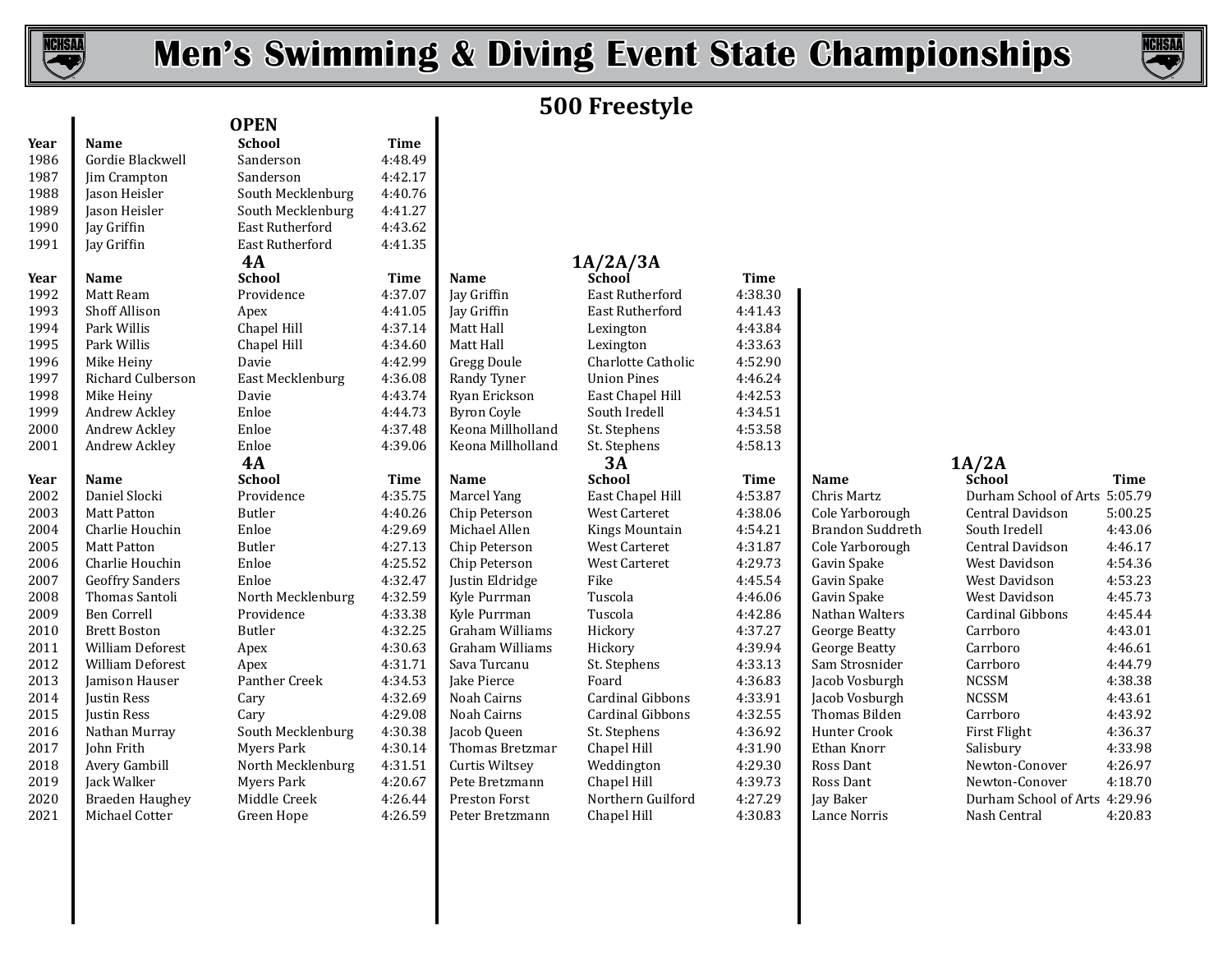

# **Men's Swimming & Diving Event State Championships**



# **200 Freestyle Relay**

|              |                  | <b>OPEN</b>       |                    |                         | <u>UU LECCOUTE MEMY</u>   |             |                        |                               |             |
|--------------|------------------|-------------------|--------------------|-------------------------|---------------------------|-------------|------------------------|-------------------------------|-------------|
| Year         | Name             | <b>School</b>     | <b>Time</b>        |                         |                           |             |                        |                               |             |
| 1991         |                  | Enloe             | 1:29.29            |                         |                           |             |                        |                               |             |
|              |                  | 4A                |                    |                         | 1A/2A/3A                  |             |                        |                               |             |
| Year         | <b>Name</b>      | <b>School</b>     | Time               | <b>Name</b>             | School                    | <b>Time</b> |                        |                               |             |
| 1992         |                  | Jordan            | 1:29.38            |                         | <b>High Point Central</b> | 1:32.57     |                        |                               |             |
| 1993         |                  | Page              | 1:27.31            |                         | High Point Central        | 1:32.90     |                        |                               |             |
| 1994         |                  | Jordan            | 1:27.27            |                         | Salisbury                 | 1:33.12     |                        |                               |             |
| 1995         |                  | West Forsyth      | 1:28.95            |                         | Ragsdale                  | 1:32.30     |                        |                               |             |
|              |                  | Millbrook         | 1:28.14            |                         | <b>Brevard</b>            | 1:33.59     |                        |                               |             |
| 1996<br>1997 |                  | Jordan            | 1:28.98            |                         | Charlotte Catholic        | 1:31.72     |                        |                               |             |
| 1998         |                  | Riverside-Durham  | 1:29.14            |                         |                           | 1:29.40     |                        |                               |             |
|              |                  |                   |                    |                         | East Chapel Hill          | 1:29.41     |                        |                               |             |
| 1999         |                  | Riverside-Durham  | 1:28.00<br>1:29.11 |                         | East Chapel Hill          | 1:35.09     |                        |                               |             |
| 2000         |                  | Enloe             |                    |                         | Ragsdale                  |             |                        |                               |             |
| 2001         |                  | Riverside-Durham  | 1:28.73            |                         | Ragsdale                  | 1:31.63     |                        |                               |             |
|              |                  | 4A                |                    |                         | 3A                        |             |                        | 1A/2A                         |             |
| Year         | <b>Name</b>      | School            | Time               | Name                    | <b>School</b>             | Time        | <b>Name</b>            | <b>School</b>                 | <b>Time</b> |
| 2002         |                  | Millbrook         | 1:29.56            |                         | Ragsdale                  | 1:28.58     |                        | Durham School of Arts 1:33.66 |             |
| 2003         |                  | Riverside-Durham  | 1:29.86            |                         | East Chapel Hill          | 1:31.39     |                        | Durham School of Arts 1:35.82 |             |
| 2004         |                  | Enloe             | 1:29.12            |                         | High Point Central        | 1:33.30     |                        | West Henderson                | 1:37.28     |
| 2005         |                  | Enloe             | 1:28.05            |                         | <b>High Point Central</b> | 1:31.64     |                        | West Henderson                | 1:36.33     |
| 2006         |                  | Enloe             | 1:25.80            |                         | Foard                     | 1:33.54     |                        | Cardinal Gibbons              | 1:33.66     |
| 2007         |                  | Leesville Road    | 1:27.02            |                         | Reagan                    | 1:31.33     |                        | East Lincoln                  | 1:37.63     |
| 2008         |                  | Grimsley          | 1:28.23            |                         | Concord                   | 1:32.01     |                        | Hibriten                      | 1:32.86     |
| 2009         |                  | North Mecklenburg | 1:27.60            |                         | Lake Norman               | 1:30.26     |                        | Hibriten                      | 1:32.66     |
| 2010         |                  | Providence        | 1:25.51            |                         | Marvin Ridge              | 1:31.30     |                        | Raleigh Charter               | 1:32.02     |
| 2011         |                  | Providence        | 1:25.01            |                         | Charlotte Catholic        | 1:30.49     |                        | Carrboro                      | 1:31.56     |
| 2012         |                  | Providence        | 1:24.78            |                         | Cardinal Gibbons          | 1:29.45     |                        | Carrboro                      | 1:27.15     |
| 2013         |                  | Green Hope        | 1:26.16            |                         | Cardinal Gibbons          | 1:29.45     |                        | <b>NCSSM</b>                  | 1:30.52     |
| 2014         |                  | J.H. Rose         | 1:23.66            |                         | Cardinal Gibbons          | 1:27.51     |                        | <b>NCSSM</b>                  | 1:28.74     |
| 2015         |                  | Green Hope        | 1:25.02            |                         | Concord                   | 1:28.74     |                        | <b>Bishop McGuinness</b>      | 1:28.19     |
| 2016         |                  | South Mecklenburg | 1:24.89            |                         | Chapel Hill               | 1:28.36     |                        | <b>Bishop McGuinness</b>      | 1:28.98     |
| 2017         |                  | South Mecklenburg | 1:25.24            |                         | Marvin Ridge              | 1:26.46     |                        | Shelby                        | 1:31.21     |
| 2018         | Charles Clickner | Myers Park        | 1:25.28            | Boyd Poelke             | Marvin Ridge              | 1:26.08     | <b>Grant Swicegood</b> | Lincoln Charter               | 1:28.87     |
|              | Hugh Svendsen    |                   |                    | Nicholas Piscitelli     |                           |             | Jackson Law            |                               |             |
|              | Cameron Miller   |                   |                    | Josh Stablein           |                           |             | Neal Stratton          |                               |             |
|              | Jack Walker      |                   |                    | Charles Rothenberger    |                           |             | Zach Whipple           |                               |             |
| 2019         | Ben Prucha       | Green Hope        | 1:25.34            | Boyd Poelke             | Marvin Ridge              | 1:26.05     | <b>Emile Charles</b>   | <b>NCSSM</b>                  | 1:28.25     |
|              | Mitch Curlee     |                   |                    | Josh Stablein           |                           |             | Jason Li               |                               |             |
|              | Michael Cotter   |                   |                    | Connor Charrette        |                           |             | Andrew Eberhardt       |                               |             |
|              | John Satterfield |                   |                    | Charles Rothenberger    |                           |             | George Heidkamp        |                               |             |
| 2020         | Ben Prucha       | Green Hope        | 1:24.83            | Ayden Xu                | Chapel Hill               | 1:25.23     | Colby Loveless         | Croatan                       | 1:27.07     |
|              | Jackson Pollard  |                   |                    | Sebastian Gerz-Escandon |                           |             | Jack McCabe            |                               |             |
|              | Michael Moore    |                   |                    | Michael Volpe           |                           |             | Matthew McCray         |                               |             |
|              | Michael Cotter   |                   |                    | Sam Hoover              |                           |             | Will Barker            |                               |             |
| 2021         | Joshua Moore     | Cardinal Gibbons  | 1:25.28            | <b>Edward Wang</b>      | Chapel Hill               | 1:24.89     | Nathan Adams           | Pine Lake Prep                | 1:27.50     |
|              | Mason Taylor     |                   |                    | Michael Volpe           |                           |             | Jackson Long           |                               |             |
|              | Patrick Drake    |                   |                    | Ayden Xu                |                           |             | Owen Sypolt            |                               |             |
|              | David Greeley    |                   |                    | Sam Hoover              |                           |             | Avijit Das             |                               |             |
|              |                  |                   |                    |                         |                           |             |                        |                               |             |
|              |                  |                   |                    |                         |                           |             |                        |                               |             |
|              |                  |                   |                    |                         |                           |             |                        |                               |             |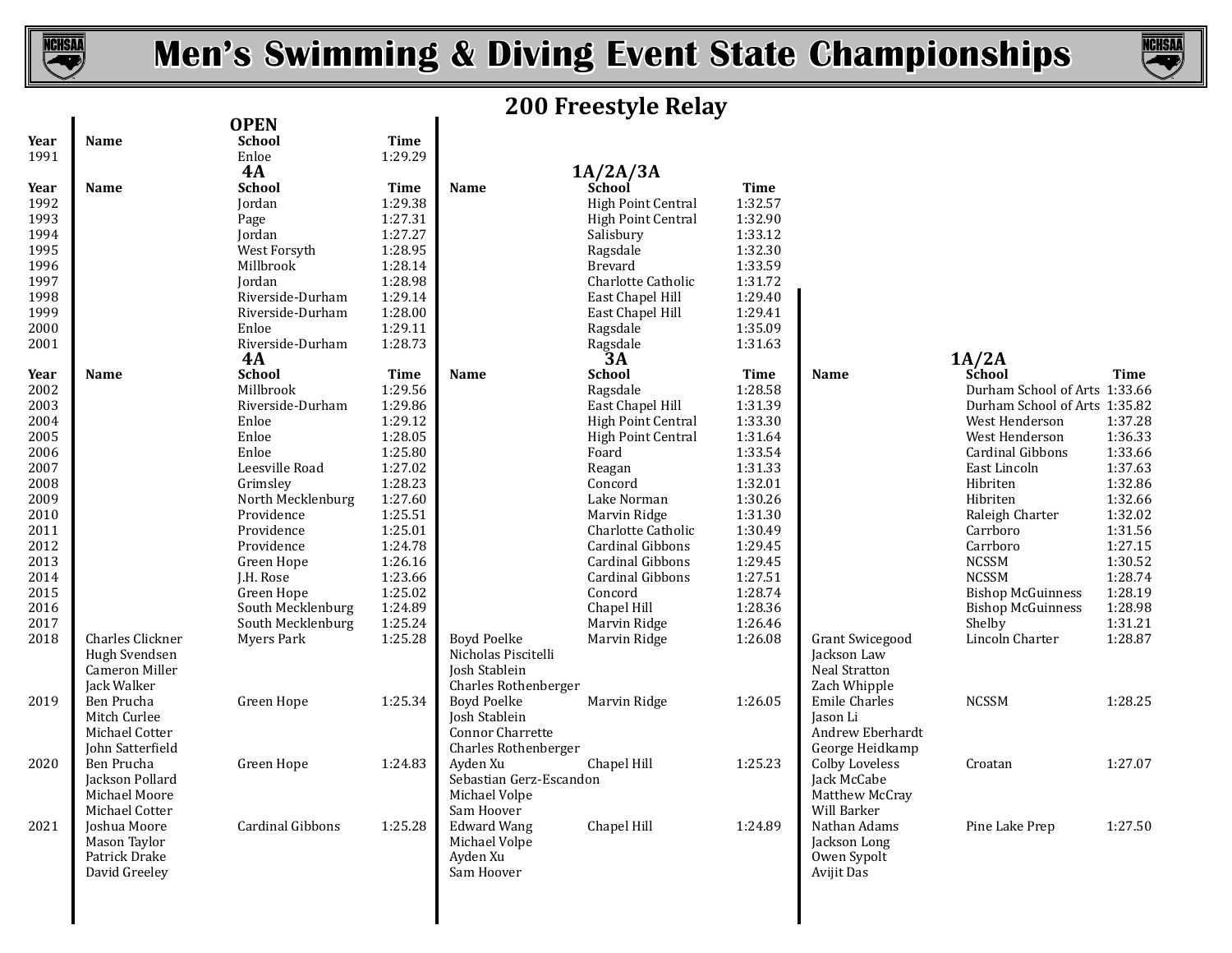

I

# **Men's Swimming & Diving Event State Championships**



# **100 Backstroke**

| Year | <b>Name</b>         | <b>School</b>       | <b>Time</b> |                      |                           |        |                      |                          |             |
|------|---------------------|---------------------|-------------|----------------------|---------------------------|--------|----------------------|--------------------------|-------------|
| 1986 | Chuck Darden        | Goldsboro           | :55.18      |                      |                           |        |                      |                          |             |
| 1987 | G. Sproles          | McDowell            | :55.16      |                      |                           |        |                      |                          |             |
| 1988 | Brian Benda         | Millbrook           | :54.89      |                      |                           |        |                      |                          |             |
| 1989 | Matt Hand           | Sanderson           | :53.05      |                      |                           |        |                      |                          |             |
| 1990 | Dustin McDaniels    | Southwest Guilford  | :53.06      |                      |                           |        |                      |                          |             |
| 1991 | Jason Crowder       | Broughton           | :54.20      |                      |                           |        |                      |                          |             |
|      |                     | 4A                  |             |                      | 1A/2A/3A                  |        |                      |                          |             |
| Year | <b>Name</b>         | <b>School</b>       | Time        | <b>Name</b>          | School                    | Time   |                      |                          |             |
| 1992 | Jason Crowder       | Broughton           | :51.76      | Nathan Queen         | <b>High Point Central</b> | :53.62 |                      |                          |             |
| 1993 | Jason Crowder       | Broughton           | :53.47      | Daniel Shuford       | Shelby                    | :57.73 |                      |                          |             |
| 1994 | Graeme Leiser       | Broughton           | :52.43      | Daniel Shuford       | Shelby                    | :53.73 |                      |                          |             |
| 1995 | Matt Rausch         | Pinecrest           | :52.75      | Matt Hall            | Lexington                 | :52.00 |                      |                          |             |
| 1996 | Andy Byrnes         | Page                | :52.56      | David Kernodle       | R-S Central               | :55.63 |                      |                          |             |
| 1997 | John Spaziano       | Millbrook           | :51.77      | Shaun Hill           | Sun Valley                | :53.58 |                      |                          |             |
| 1998 | John Spaziano       | Millbrook           | :51.81      | David Kernodle       | R-S Central               | :53.97 |                      |                          |             |
| 1999 | Cameron Moccari     | Enloe               | :52.26      | Andrew DeSorbo       | Salisbury                 | :53.41 |                      |                          |             |
| 2000 | Cameron Moccari     | Enloe               | :52.32      | Andrew DeSorbo       | Salisbury                 | :52.76 |                      |                          |             |
| 2001 | Doug Van Wie        | Myers Park          | :49.92      | Matthew Burton       | Ragsdale                  | :56.47 |                      |                          |             |
|      |                     | 4A                  |             |                      | 3A                        |        |                      | 1A/2A                    |             |
| Year | <b>Name</b>         | <b>School</b>       | Time        | Name                 | <b>School</b>             | Time   | Name                 | School                   | <b>Time</b> |
| 2002 | Doug Van Wie        | <b>Myers Park</b>   | :49.92      | Robbie Bittner       | West Carteret             | :52.92 | Alex Queen           | Charlotte Catholic       | :56.77      |
| 2003 | Casey Kott          | Millbrook           | :52.39      | Eugene Godsoe        | Southeast Guilford        | :52.33 | Kevin Straughn       | Northwood                | :56.63      |
| 2004 | Eric Fehr           | East Mecklenburg    | :52.68      | Eugene Godsoe        | Southeast Guilford        | :52.01 | Johnny Hagaman       | C.D. Owen                | :55.08      |
| 2005 | Sean Patton         | Butler              | :51.17      | Eugene Godsoe        | Southeast Guilford        | :50.28 | Johnny Hagaman       | C.D. Owen                | :54.57      |
| 2006 | Jeff James          | Chapel Hill         | :50.66      | Eugene Godsoe        | Southeast Guilford        | :48.78 | Johnny Hagaman       | C.D. Owen                | :52.78      |
| 2007 | Eddie Leblanc       | Enloe               | :52.46      | Matt Spooner         | Southwest Guilford        | :54.13 | Casey Elliot         | McMichael                | :56.88      |
| 2008 | Chris Gunnels       | Chapel Hill         | :50.87      | Ham Hollett          | Charlotte Catholic        | :53.41 | Kenneth Ryan         | Carrboro                 | :54.27      |
| 2009 | Kip Darmody         | Providence          | :49.29      | <b>Bobby Bittner</b> | West Carteret             | :51.26 | <b>Elliot Casey</b>  | McMichael                | :53.66      |
| 2010 | Kip Darmody         | Providence          | :49.12      | Zack Lambert         | <b>Hickory Ridge</b>      | :52.13 | Michael Thomson      | Durham School of Arts    | :53.98      |
| 2011 | Kip Darmody         | Providence          | :48.84      | <b>Bobby Bittner</b> | West Carteret             | :51.62 | Michael Thomson      | Durham School of Arts    | :54.26      |
| 2012 | Reed Wheeler        | Lake Norman         | :49.54      | Davied Sanchez       | A.L. Brown                | :52.44 | Chris Cardwell (tie) | Lake Norman Charter      | :52.98      |
|      |                     |                     |             |                      |                           |        | Caleb Camp (tie)     | Carrboro                 | :52.98      |
| 2013 | John Manchester     | Hough               | :49.39      | Garrett Simpson      | Crest                     | :52.00 | Parker Campbell      | Shelby                   | :52.32      |
| 2014 | Koya Osada          | East Chapel Hill    | :49.10      | Garrett Simpson      | Crest                     | :50.94 | Parker Campbell      | Shelby                   | :51.45      |
| 2015 | <b>Tyler Silver</b> | <b>Athens Drive</b> | :50.27      | Jake Johnson         | West Henderson            | :51.83 | Parker Campbell      | Shelby                   | :50.21      |
| 2016 | <b>Tyler Silver</b> | <b>Athens Drive</b> | :49.49      | Jordan Reed          | Northern Guilford         | :51.63 | Kevin Andrews        | Washington               | :51.76      |
| 2017 | Alexander McMurry   | Hough               | :50.16      | Ang Li               | Chapel Hill               | :50.24 | Thomas Hamlet        | <b>Bishop McGuinness</b> | :50.66      |
| 2018 | Tucker Burhans      | West Forsyth        | :48.78      | Noah Henderson       | Western Alamance          | :48.58 | Ross Dant            | Newton-Conover           | :49.35      |
| 2019 | David Wahlen        | <b>Athens Drive</b> | :48.75      | Mitch Langston       | Cleveland                 | :51.01 | Thomas Hamlet        | <b>Bishop McGuinness</b> | :47.82      |
| 2020 | Michael Moore       | Green Hope          | :49.22      | Jack Meehan          | Charlotte Catholic        | :51.07 | Will Barker          | Croatan                  | :49.03      |
| 2021 | Garrett Boone       | South Mecklenburg   | :48.28      | Jacob Wimberley      | Charlotte Catholic        | :50.44 | Will Barker          | Croatan                  | :48.18      |
|      |                     |                     |             |                      |                           |        |                      |                          |             |

### **Year Name School Time Name School Time** 1992: Broughton :51.76 Nathan Queen High Point Central :53.62<br>197.73 Broughton :53.47 Daniel Shuford Shelby Jason Crowder Broughton :53.47 Daniel Shuford Shelby :57.73 Graeme Leiser Broughton :52.43 Daniel Shuford Shelby :53.73 Matt Rausch Pinecrest :52.75 Matt Hall Lexington :52.00 Andy Byrnes Page :52.56 David Kernodle R-S Central :55.63 John Spaziano Millbrook :51.77 Shaun Hill Sun Valley :53.58 John Spaziano Millbrook :51.81 David Kernodle R-S Central :53.97 Cameron Moccari Enloe :52.26 Andrew DeSorbo Salisbury :53.41 Cameron Moccari Enloe :52.32 Andrew DeSorbo Salisbury :52.76 Doug Van Wie Myers Park :49.92 Matthew Burton Ragsdale :56.47 **Year Name School Time Name School Time Name School Time** Doug Van Wie Myers Park :49.92 Robbie Bittner West Carteret :52.92 Alex Queen Charlotte Catholic :56.77 Casey Kott Millbrook :52.39 Eugene Godsoe Southeast Guilford :52.33 Kevin Straughn Northwood :56.63 Eric Fehr East Mecklenburg :52.68 Eugene Godsoe Southeast Guilford :52.01 Johnny Hagaman C.D. Owen :55.08 Sean Patton Butler :51.17 Eugene Godsoe Southeast Guilford :50.28 Johnny Hagaman C.D. Owen :54.57 Jeff James Chapel Hill :50.66 Eugene Godsoe Southeast Guilford :48.78 Johnny Hagaman C.D. Owen :52.78 Eddie Leblanc Enloe :52.46 Matt Spooner Southwest Guilford :54.13 Casey Elliot McMichael :56.88 Chris Gunnels Chapel Hill :50.87 Ham Hollett Charlotte Catholic :53.41 Kenneth Ryan Carrboro :54.27 Kip Darmody Providence :49.29 Bobby Bittner West Carteret :51.26 Elliot Casey McMichael :53.66 Kip Darmody Providence :49.12 Zack Lambert Hickory Ridge :52.13 Michael Thomson Durham School of Arts :53.98 Kip Darmody Providence :48.84 Bobby Bittner West Carteret :51.62 Michael Thomson Durham School of Arts :54.26 Reed Wheeler Lake Norman :49.54 Davied Sanchez A.L. Brown :52.44 Chris Cardwell (tie) Lake Norman Charter :52.98 Caleb Camp (tie) Carrboro :52.98 John Manchester Hough :49.39 Garrett Simpson Crest :52.00 Parker Campbell Shelby :52.32 Koya Osada East Chapel Hill :49.10 Garrett Simpson Crest :50.94 Parker Campbell Shelby :51.45 Tyler Silver Athens Drive :50.27 Jake Johnson West Henderson :51.83 Parker Campbell Shelby :50.21 Tyler Silver Athens Drive :49.49 Jordan Reed Northern Guilford :51.63 Kevin Andrews Washington :51.76 Alexander McMurry Hough :50.16 Ang Li Chapel Hill :50.24 Thomas Hamlet Bishop McGuinness :50.66 Tucker Burhans West Forsyth :48.78 Noah Henderson Western Alamance :48.58 Ross Dant Newton-Conover :49.35 David Wahlen Athens Drive :48.75 Mitch Langston Cleveland :51.01 Thomas Hamlet Bishop McGuinness :47.82 Michael Moore Green Hope :49.22 Jack Meehan Charlotte Catholic :51.07 Will Barker Croatan :49.03 **4A 3A 1A/2A**

| $\vdots$<br>;<br>;<br>7 |                              |
|-------------------------|------------------------------|
|                         |                              |
|                         |                              |
|                         | Name                         |
| $\ddot{\phantom{a}}$    | Alex Queen                   |
|                         | Kevin Straugh                |
|                         | Johnny Hagar                 |
| ;                       | Johnny Hagar                 |
| }                       | Johnny Hagar                 |
| ;                       | <b>Casey Elliot</b>          |
| .<br>.                  | Kenneth Ryar                 |
|                         | <b>Elliot Casey</b>          |
|                         | Michael Thon                 |
| $\ddot{\phantom{0}}$    | Michael Thon                 |
|                         | Chris Cardwe                 |
| )                       | Caleb Camp (<br>Parker Campl |
|                         | Parker Campl                 |
|                         | Parker Campl                 |
| $\frac{1}{2}$           | Kevin Andrev                 |
|                         | Thomas Ham                   |
|                         | <b>Ross Dant</b>             |
|                         | Thomas Ham                   |
|                         | Will Barker                  |
|                         | $147:11 \nD - 1 -$           |

| Charlotte Catholic                   | :56.77 |
|--------------------------------------|--------|
| Northwood                            | :56.63 |
| C.D. Owen                            | :55.08 |
| C.D. Owen                            | :54.57 |
| C.D. Owen                            | :52.78 |
| McMichael                            | :56.88 |
| Carrboro                             | :54.27 |
| McMichael                            | :53.66 |
| <b>Durham School of Arts</b> : 53.98 |        |
| 54.26: Durham School of Arts         |        |
| Lake Norman Charter                  | :52.98 |
| Carrboro                             | :52.98 |
| Shelby                               | :52.32 |
| Shelby                               | :51.45 |
| Shelby                               | :50.21 |
| Washington                           | :51.76 |
| <b>Bishop McGuinness</b>             | :50.66 |
| Newton-Conover                       | :49.35 |
| <b>Bishop McGuinness</b>             | :47.82 |
| Croatan                              | :49.03 |
| Croatan                              | :48.18 |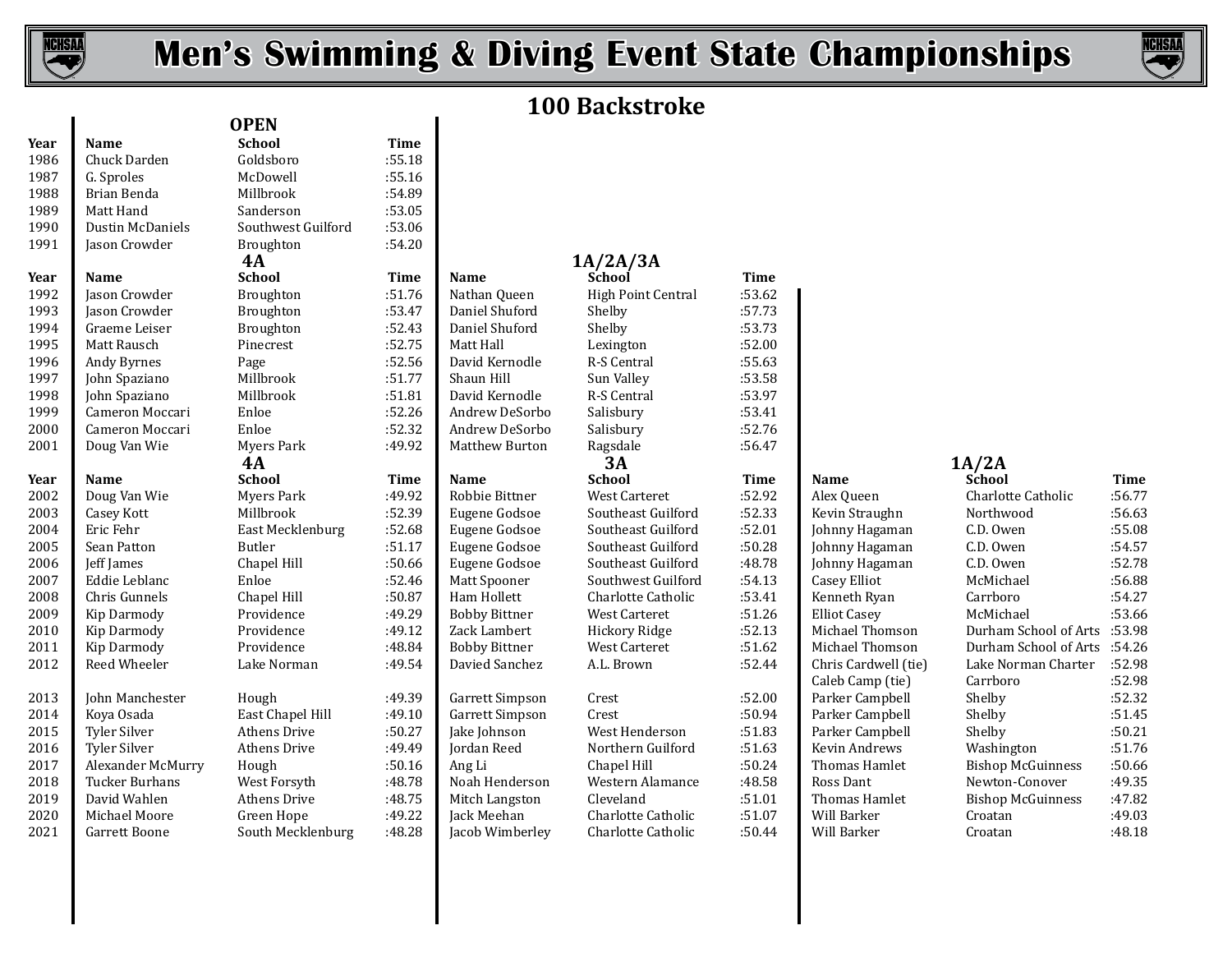

# **Men's Swimming & Diving Event State Championships**



# **100 Breaststroke**

| Year | <b>Name</b>            | School              | Time    |                         |                         |             |                        |                               |             |
|------|------------------------|---------------------|---------|-------------------------|-------------------------|-------------|------------------------|-------------------------------|-------------|
| 1986 | Chris McDaniels        | Southwest Guilford  | :59.62  |                         |                         |             |                        |                               |             |
| 1987 | <b>Scott Shaw</b>      | High Point Central  | 1:01.69 |                         |                         |             |                        |                               |             |
| 1988 | <b>Scott Shaw</b>      | High Point Central  | 1:01.78 |                         |                         |             |                        |                               |             |
| 1989 | <b>Clifton Perkins</b> | Broughton           | 1:00.09 |                         |                         |             |                        |                               |             |
| 1990 | Ian Johnston           | South Mecklenburg   | :59.70  |                         |                         |             |                        |                               |             |
| 1991 | Ian Johnston           | South Mecklenburg   | :58.47  |                         |                         |             |                        |                               |             |
|      |                        | 4A                  |         |                         | 1A/2A/3A                |             |                        |                               |             |
| Year | Name                   | <b>School</b>       | Time    | Name                    | School                  | <b>Time</b> |                        |                               |             |
| 1992 | Ian Johnston           | South Mecklenburg   | :57.10  | William Oman            | Southeast Guilford      | 1:00.06     |                        |                               |             |
| 1993 | <b>Steve Bonack</b>    | Sanderson           | :59.51  | <b>Brian Spaulding</b>  | Western Guilford        | 1:00.58     |                        |                               |             |
| 1994 | Chad Zuleger           | West Forsyth        | :58.79  | Chris Nelson            | Salisbury               | 1:03.28     |                        |                               |             |
| 1995 | <b>Brad Kline</b>      | Providence          | 1:00.22 | Will Thompson           | Fike                    | 1:02.29     |                        |                               |             |
| 1996 | David Meschke          | <b>Athens Drive</b> | 1:00.81 | Samuel Richard          | Trinity                 | 1:00.92     |                        |                               |             |
| 1997 | <b>Brad Kline</b>      | Providence          | :58.79  | David Efird             | Albemarle               | 1:00.86     |                        |                               |             |
| 1998 | Dean Bowker            | Leesville Road      | 1:00.28 | Loci Zsuppan            | East Chapel Hill        | 1:01.25     |                        |                               |             |
| 1999 | Joe Baicy              | Apex                | :58.83  | Greg Glass              | Charlotte Catholic      | 1:00.98     |                        |                               |             |
| 2000 | Chris Biedrzycki       | Myers Park          | :59.74  | Greg Glass              | Charlotte Catholic      | 1:01.24     |                        |                               |             |
| 2001 | Brad Duryea            | Riverside-Durham    | 1:00.09 | Greg Glass              | Charlotte Catholic      | 1:00.97     |                        |                               |             |
|      |                        | 4A                  |         |                         | 3A                      |             |                        | 1A/2A                         |             |
| Year | <b>Name</b>            | <b>School</b>       | Time    | <b>Name</b>             | <b>School</b>           | Time        | Name                   | School                        | <b>Time</b> |
| 2002 | <b>Rick Scott</b>      | Jordan              | 1:00.23 | Alex Lytton             | Ashbrook                | 1:02.23     | Pete Guzewich          | Shelby                        | 1:03.91     |
| 2003 | Kenny Cross            | Millbrook           | 1:00.08 | Casey Beckwith          | Weddington              | 1:01.25     | Pete Guzewich          | Shelby                        | 1:06.2      |
| 2004 | Campbell Davis         | East Mecklenburg    | :58.20  | Casey Beckwith          | Weddington              | :59.38      | Justin Hites           | Hibriten                      | 1:04.87     |
| 2005 | Nathan Farmer          | Leesville Road      | :59.22  | Casey Beckwith          | Weddington              | 1:00.03     | Ryan Barrington        | Thomas Jefferson              | 1:03.59     |
| 2006 | Josh Correll           | Providence          | :59.39  | Tim Mann                | Southwest Guilford      | 1:02.94     | Trevor Metscher        | Mount Airy                    | 1:06.99     |
| 2007 | <b>Chandler Thomas</b> | South Mecklenburg   | 1:00.01 | Tim Mann                | Southwest Guilford      | 1:03.34     | Kyle Hites             | Hibriten                      | 1:04.23     |
| 2008 | <b>Emerson Harris</b>  | Broughton           | :59.30  | Zach Blom               | Williams                | :59.54      | Kyle Hites             | Hibriten                      | 1:01.69     |
| 2009 | <b>Emerson Harris</b>  | Broughton           | :58.07  | Tanner Lowman           | East Rowan              | :56.75      | Kyle Hites             | Hibriten                      | 1:00.43     |
| 2010 | Dominick Glavich       | Green Hope          | :56.24  | Christopher Dong        | Chapel Hill             | :58.09      | Damian Smalls          | Berry Academy                 | 1:00.94     |
| 2011 | Dominick Glavich       | Green Hope          | :56.83  | <b>Christopher Dong</b> | Chapel Hill             | :58.17      | Alex Horner            | C.D. Owen                     | 1:05.0      |
| 2012 | Kurt Wohlrab           | Pinecrest           | :55.63  | Lane Bretschneider      | Marvin Ridge            | :59.92      | Zack Casazza           | <b>Bishop McGuinness</b>      | 1:01.2      |
| 2013 | Daniel Le              | Northwest Guilford  | :55.14  | Matthew Rigali          | Charlotte Catholic      | :58.63      | Matt Jacobs            | Durham School of Arts 1:00.37 |             |
| 2014 | Sean Yeh               | Leesville Road      | :55.56  | <b>Austin Toney</b>     | Kings Mountain          | :59.25      | Drew Queen             | Lake Norman Charter           | :59.39      |
| 2015 | Paul Neil              | Reagan              | :57.36  | Noah Cairns             | <b>Cardinal Gibbons</b> | :58.11      | Cameron Anderson       | Tarboro                       | :57.56      |
| 2016 | Will Chan              | Hough               | :55.21  | Connor Blandford        | Corinth-Holders         | :58.02      | <b>Taylor Powell</b>   | Lincoln Charter               | :57.52      |
| 2017 | Alexander McMurry      | W.A. Hough          | :50.47  | Colson Zucker           | South Iredell           | :57.02      | Dylan Fore             | Atkins                        | 1:00.8      |
| 2018 | Jacob Rauch            | South Mecklenburg   | :55.70  | Colson Zucker           | South Iredell           | :56.02      | James Reindl           | Croatan                       | :59.41      |
| 2019 | Markus Wennborg        | Hopewell            | :55.01  | Sam Hoover              | Chapel Hill             | :56.06      | Adam Cheifetz          | Voyager Academy               | :58.67      |
| 2020 | Reid Mikuta            | Page                | :55.02  | Matthew Lucky           | Concord                 | :56.49      | <b>Timothy Connery</b> | Christ the King               | :53.65      |
| 2021 | John Reese Taylor      | <b>Broughton</b>    | :56.38  | Matthew Lucky           | Concord                 | :54.59      | <b>Harrison Powe</b>   | Lake Norman Charter           | :55.11      |
|      |                        |                     |         |                         |                         |             |                        |                               |             |

# **Year Name School Time**  Southwest Guilford :59.62<br>High Point Central 1:01.69 High Point Central 1:01.69<br>High Point Central 1:01.78 High Point Central 1:01.78<br>Broughton 1:00.09 1:00.09 Broughton 1:00<br>South Mecklenburg 1:59.70 1990 South Mecklenburg :59.70<br>1990 South Mecklenburg :58.47 South Mecklenburg<br>4A **OPEN 4A 1A/2A/3A 1A/2A/3A 1A/2A/3A 1**

# **4A 3A 1A/2A**